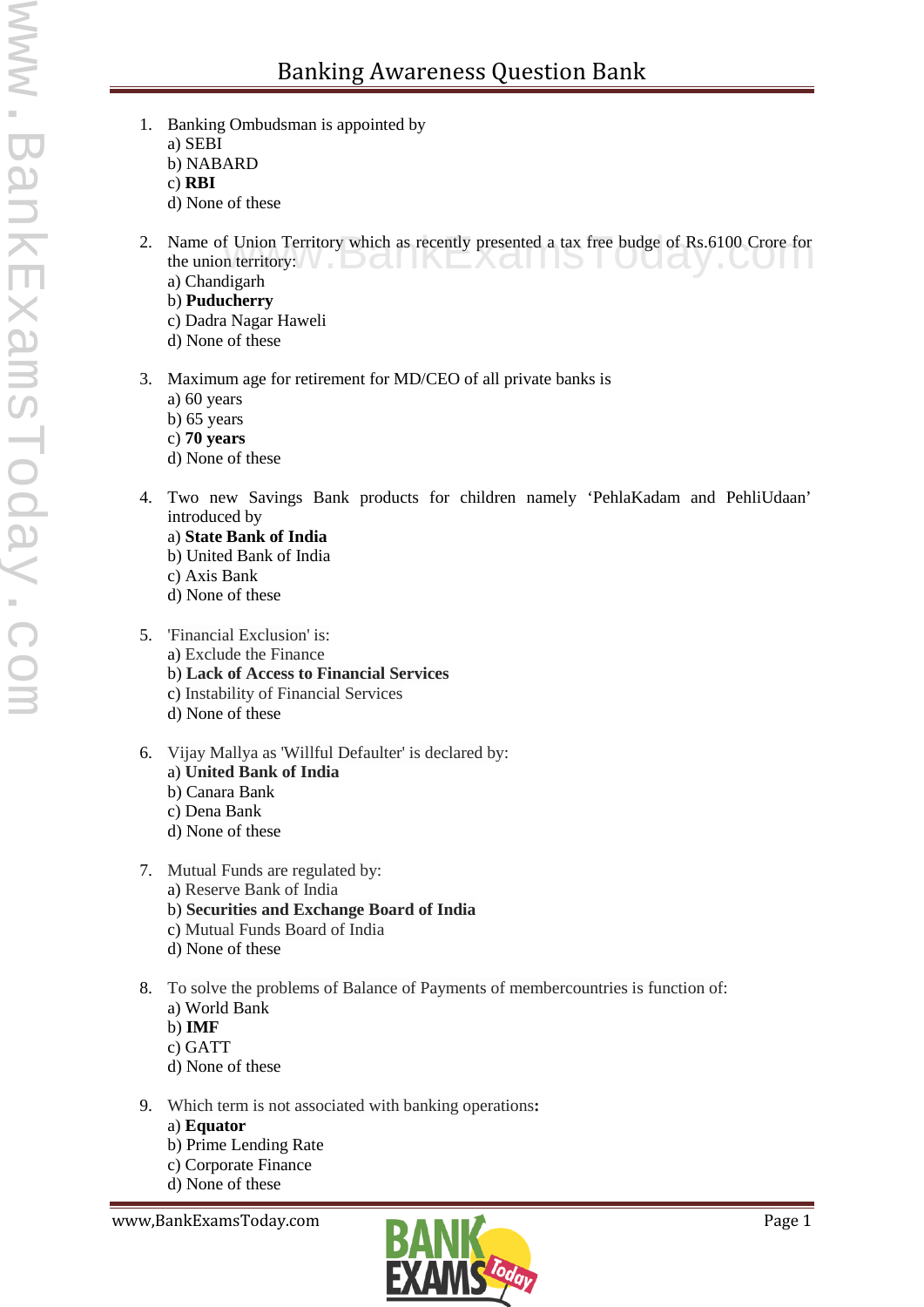- 10. U.T.I. officially changed into:
	- a) Vijaya Bank
	- b) Dena Bank
	- c) **Axis Bank**
	- d) None of these
- 11. Regulatory Authority for Regional Rural Bank is of: MSTOOay.COM a) Sponsor Bank b) State Government
	- c) **RBI and NABARD**
	- d) None of these
- 12. EBT stands for
	- a) Electronic Beginning Transaction
	- **b) Electronic Benefit Transfer**
	- c) Electric Belated Transfer
	- d) None of these
- 13. The instrument can not be presented for the payment in the Clearing House is:
	- **a) Fixed Deposit Receipt**
	- b) Dividends
	- c) Demand Drafts
	- d) None of these
- 14. BharatiyaMahila Bank Limited on 19 November, 2014 launched its Internet Banking Facility. Name of it was:
	- a) BMB Net
	- b) BMB Online
	- c) **BMB Smartbanking**
	- d) None of these
- 15. Apex institution which handles refinance for agriculture and rural development in India is:
	- **a) NABARD**
	- b) SEBI
	- c) SIDBI
	- d) None of these
- 16. The private sector bank which recently allowed children above 10 years to open savings bank accounts after SBI is:
	- a) PNB
	- b) HDFC
	- c) **ICICI**
	- d) None of these
- 17. IMF stands for
	- a) International Money Fund
	- b) **International Monetary Fund**
	- c) Indian Mutual Fund
	- d) None of these
- 18. The private sector bank which launched FACEBOOK based instant fund transfer service to enable users to send money to friends on social media network is :
	- a) **Kotak Mahindra Bank**
	- b) Syndicate Bank

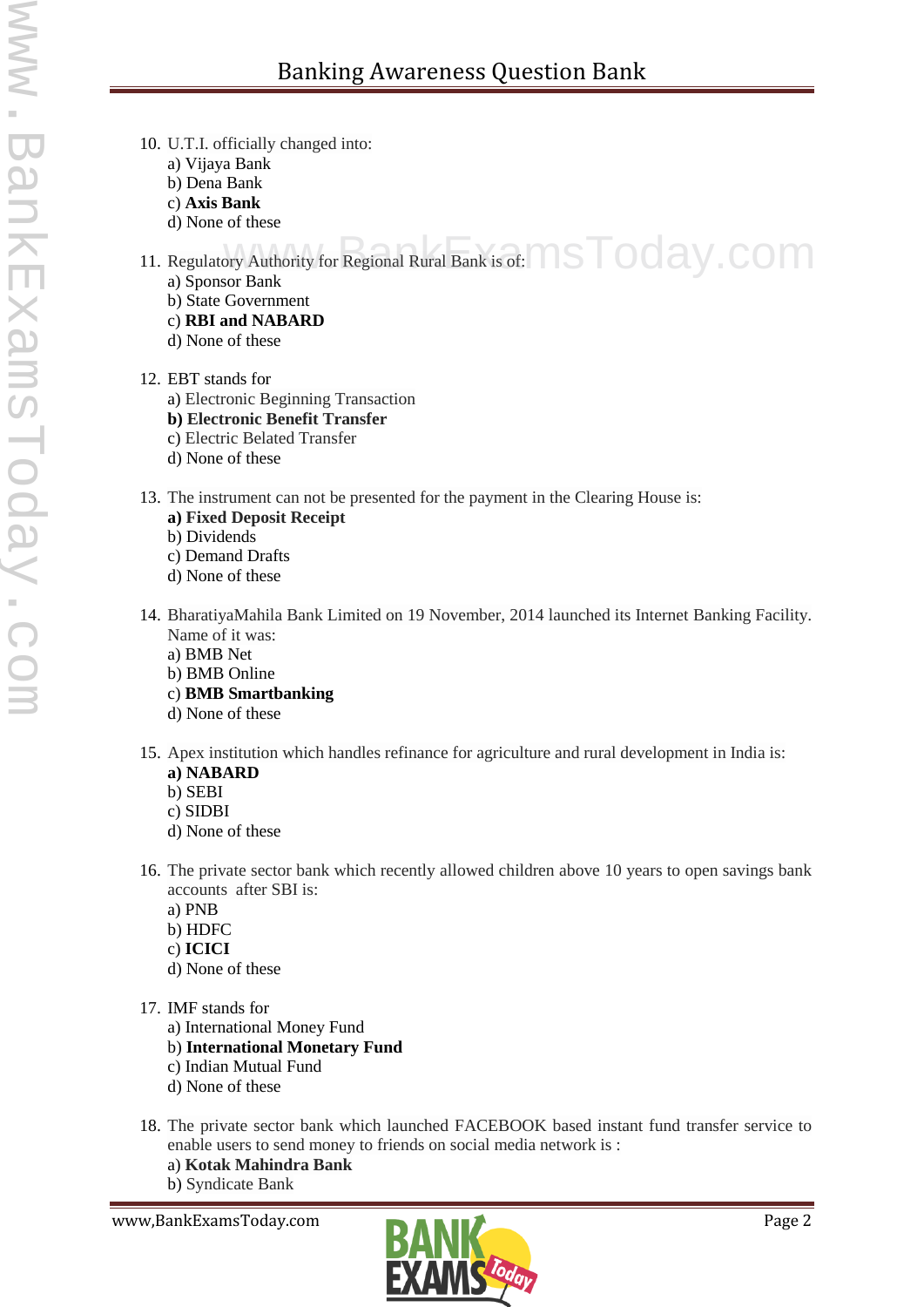BankExamsToday.com

- c) Laxmi Vilas Bank
- d) None of these
- 19. First Multi-currency international Debit Cards are issued in India by:
	- a) Punjab National Bank
	- b) **State Bank of India**
	- c) Axis Bank
	- d) None of these
- 20. IT company which will set up local data centers in India by the end of 2015 is:
	- a) Apple
	- b) Google
	- c) **Microsoft**
	- d) None of these
- 21. The Foreign Exchange Reserves of India are kept in the custody of:
	- a) International Monetary Fund
	- b) **Reserve Bank of India**
	- c) State Bank of India
	- d) None of these
- 22. "Bank of Rajasthan" merged with which bank"
	- a) Global Trust Bank
	- b) **ICICI Bank**
	- c) Axis Bank
	- d) None of these
- 23. Which bank opened a Lockless branch at Maharashtra to respecting the local customs: a) State Bank of India
	- b) **UCO Bank**
	- c) Bank of Maharashtra
	- d) None of these
- 24. 'Drawer' in the bank cheques is:
	- a) Who receives the cheques
	- b) Who encash the cheques
	- c) **Who issues the cheques**
	- d) None of these
- 25. 'Drawee in the bank cheque is:
	- a) Who rejects the payment of cheques
	- b) Who encash the cheques
	- c) **Always the Banker**
	- d) None of these
- 26. Which was the first bank to set up talking ATM in India:
	- a) **Union Bank**
	- b) Dena Bank
	- c) ICICI Bank
	- d) None of these
- 27. In 1976, Narang Bank of India was acquired by which of the following bank:
	- a) UCO Bank
	- b) Union Bank
	- c) **United Bank of India**

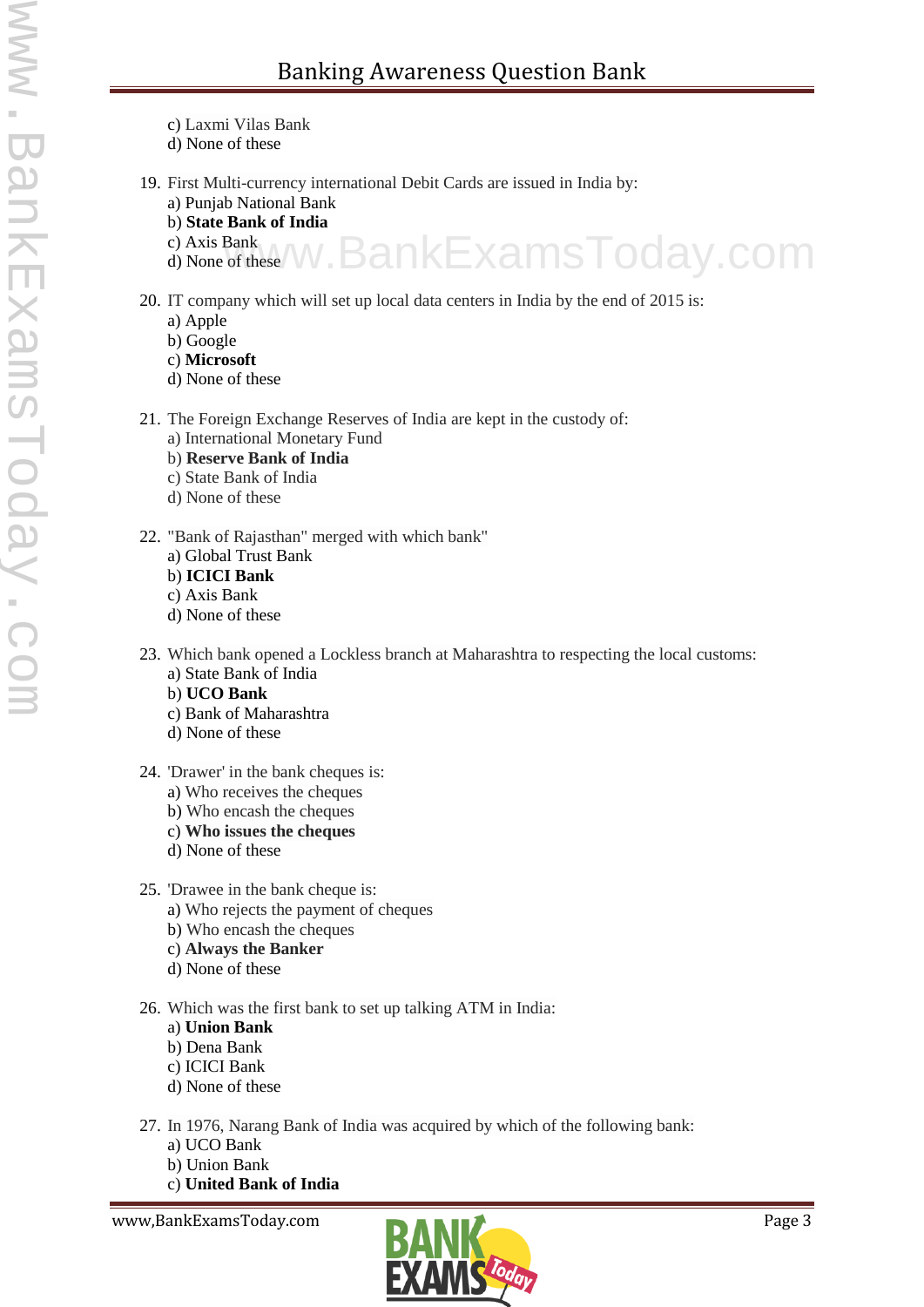- d) None of these
- 28. Initially there were how many associate banks of State Bank of India in 1959:
	- a) **Seven**
	- b) Five
	- c) Two
	- d) None of these
- 29. During the period of Inflation, tax rates should: ikExamsToday.com
	- a) **Increase**
	- b) Decrease
	- c) Fluctuate
	- d) None of these
- 30. Biggest tax paying sector in India is:
	- a) Agricultural Sector
	- b) Banking Sector
	- **c) Industrial Sector**
	- d) None of these
- 31. Which Indian Bank became the first to touch a market capitalization of Rs. 1,00,000 Crore in India:
	- a) **SBI**
	- b) Axis Bank
	- c) HDFC Bank
	- d) None of these
- 32. Insurance sector is regulated by which of the following institution/organization:
	- a) SEBI
	- **b) IRDA**
	- c) RBI
	- d) None of these
- 33. Expanded form of UCO Bank is:
	- a) United Cooperative Bank
	- b) Union Commercial Bank
	- c) **United Commercial Bank**
	- d) None of these
- 34. IRDA stands for:
	- a) International Reconstruction and Development Association
	- b) **Insurance Regulatory and Development Authority**
	- c) Indian Road Development Agency
	- d) None of these
- 35. TRIPS and TRIMS are associated with which of following organization:
	- a) **WTO**
	- b) IMF
	- c) IDA
	- d) None of these
- 36. Which are the first two Indian Banks allowed to open branches in Pakistan in August, 2012: a) **SBI and Bank of India**
	- b) Axis and HDFC Bank
	- c) HDFC and ICICI Bank

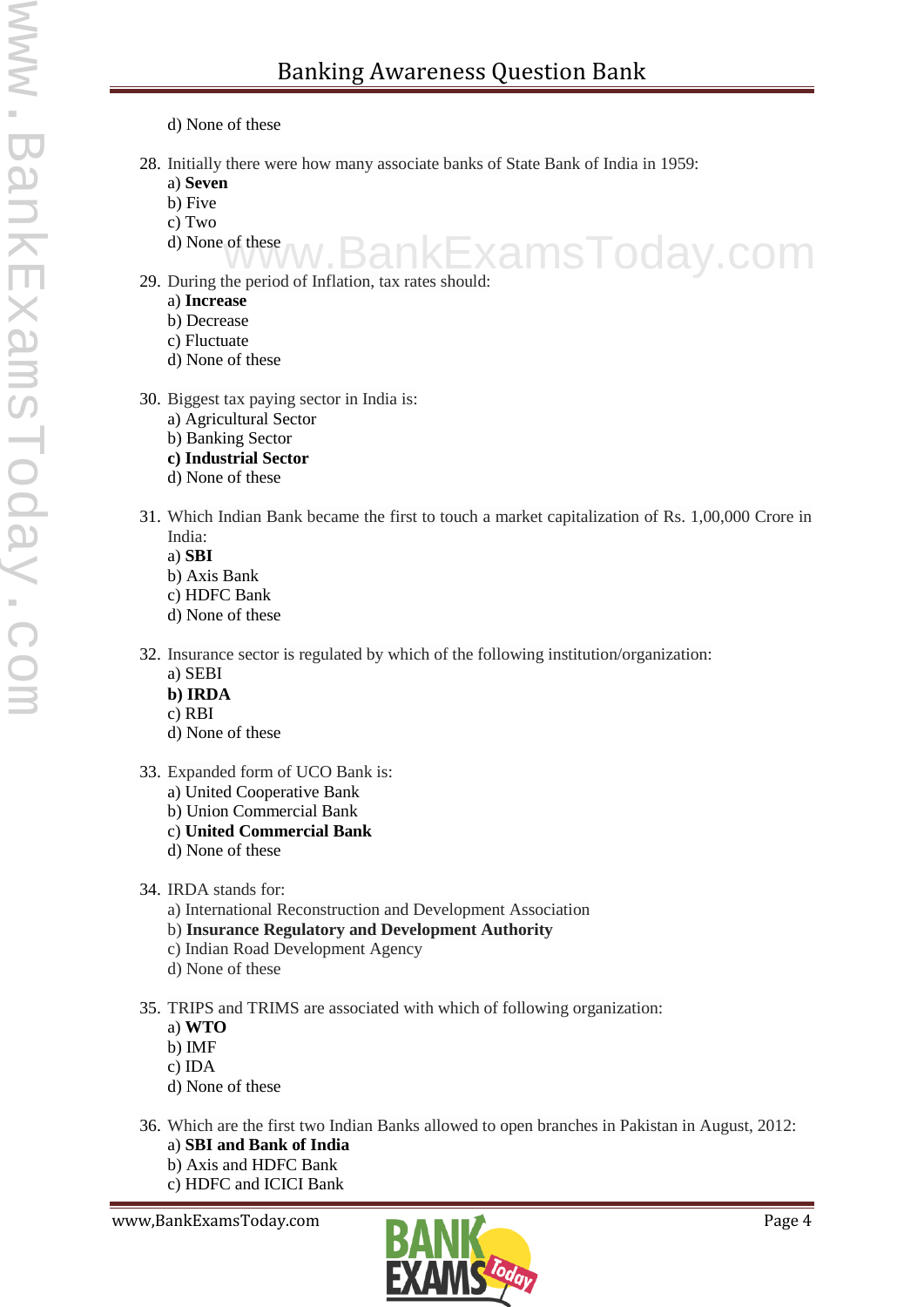d) None of these

- 37. Which one of the leading nationalized bank in 2012 celebrated its 147th year of dedicated service to the nation and has introduced 'Interactive Voice Response':
	- a) Bank of Baroda
	- b) Indian Overseas Bank
	- c) **Allahabad Bank**
	- d) None of these
- 38. Which of the following is correct about ATM:
	- a) ATM is a computer which is dedicated to perform certain specific Jobs only
	- b) ATM is a user friendly machine and the customer does not require any training to use it c) ATM is totally menu driven which displays instructions to the customers step by step for operating the same

BankExamsToday.com

- d) **All of the above**
- e) None of these
- 39. Universal Bank is one which:
	- a) present universally in all the countries of the world
	- b) Undertakes the functions of a development financial institution as well as a commercial bank
	- c) All of the above
	- d) None of these
- 40. The merchant banking activities in India are governed by which of the following bodies: a) **SEBI**
	- b) IRDA
	- c) RBI
	- d) None of these
- 41. RBI was established in:
	- a) **1 April, 1935**
	- b) 5 April, 1934
	- c) 5 May, 1935
	- d) None of these
- 42. Original name of the State Bank of India was:
	- a) Bank of Calcutta
	- b) Bank of Bengal
	- c) **Both Above**
	- d) None of these
- 43. State Bank of India comes in to existence in the year:
	- a) 1947
	- b) **1955**
	- c) 1959
	- d) None of these
- 44. "Hum Hai Na" is slogan of which bank:
	- a) **ICICI Bank**
	- b) Punjab National Bank
	- c) Vijaya Bank
	- d) None of these
- 45. World Bank was established in the year:

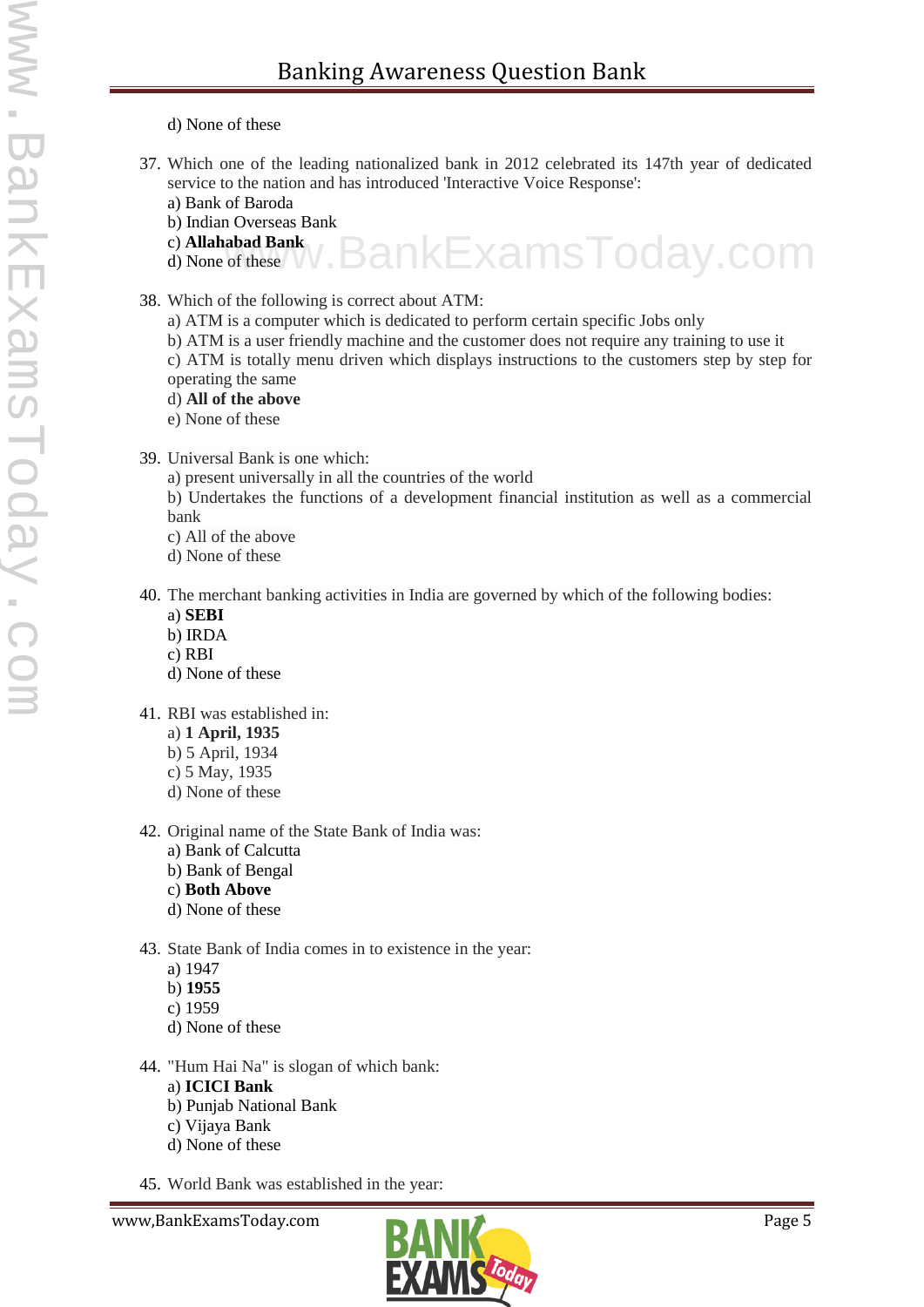- a) 1955
- b) 1942
- **c) 1944**
- d) None of these
- 46. Headquarter of World Bank is located at:
	- a) London
	- b) **Washington D.C.** าkExamsToday.com
	- c) Geneva
	- d) None of these
- 47. 12th President of World Bank Group is:
	- a) Kelvin BlayerOdwich
	- b) ShinjoYuang
	- c) **Jim Yong Kim**
	- d) None of these
- 48. "Overdrafts" covered under which of following function:
	- a) Accepting Deposits
	- b) **Advancing of Loans**
	- c) Both of Above
	- d) None of these
- 49. For the overdraft facility, customer have to pay:
	- a) **Interest**
	- b) Commission
	- c) Normal Charges
	- d) None of these
- 50. SIDBI stands for"
	- a) Specially Industries Development Bank of India
	- b) Sound Industries Development Bank of India
	- c) **Small Industries Development Bank of India**
	- d) None of these
- 51. NHB is:
	- a) Hyderabad Bank for Nation
	- b) **National Housing Bank**
	- c) Non Housing Bank in India
	- d) None of these
- 52. NHB was established on:
	- a) 19 July, 1992
	- b) 12 July, 1985
	- c) **9 July, 1988**
	- d) None of these
- 53. NDTL stnads for:
	- a) **Net Demand and Time Liabilities**
	- b) Non Demat Terrific Liabilities
	- c) National Demand for True Liabilities
	- d) None of these
- 54. The share of NDTL which Bank maintain in cash with RBI is termed as: a) **CRR**

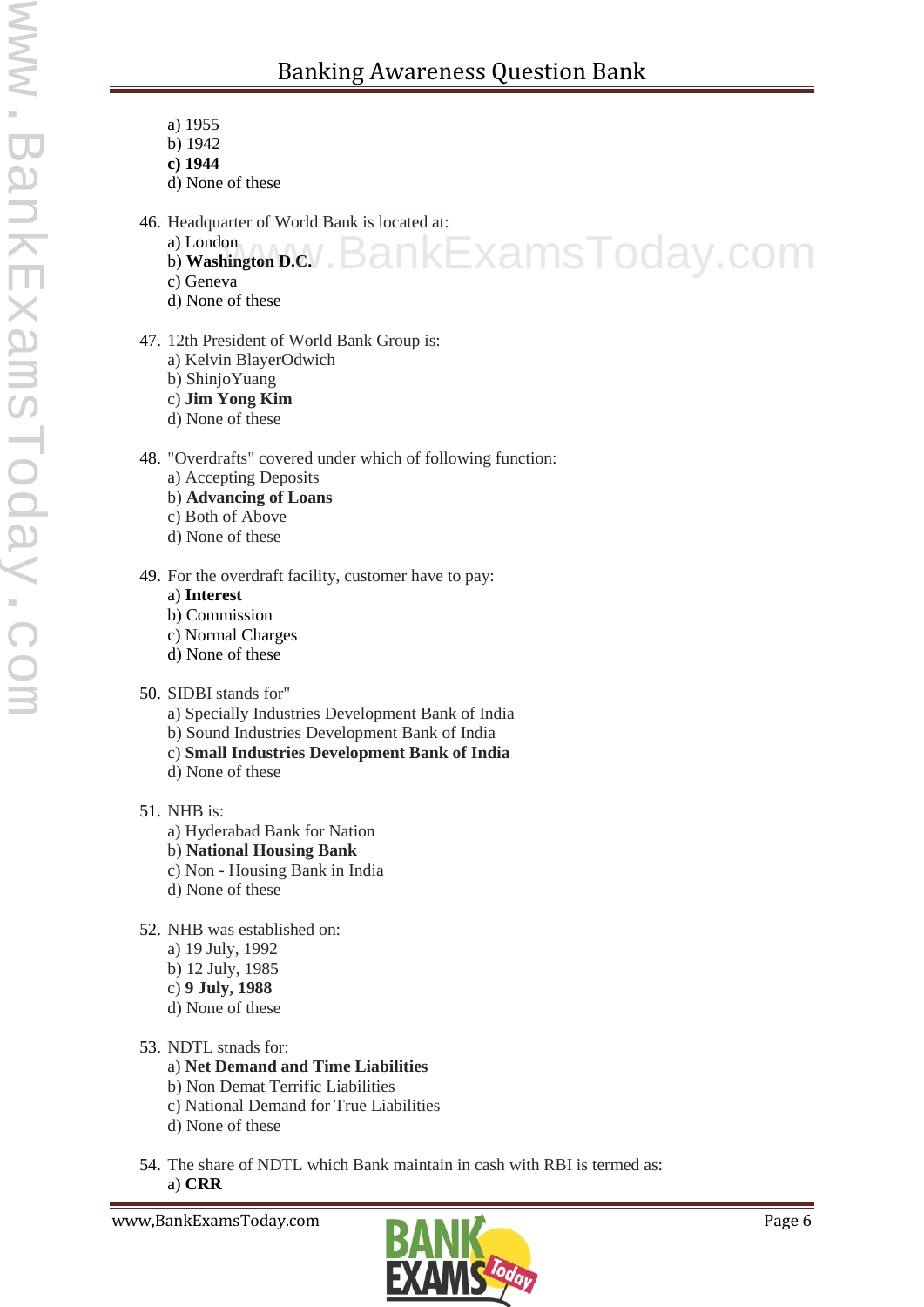- b) SLR
- c) MSF
- d) None of these
- 55. The account that allows you to buy, sell as well as transact without the need of any paperwork is:
	- a) Simple Account a) Simple Account<br>b) Demat Account N . BankExamsToday.com c) Current Account
	- d) None of these

### 56. KYC is:

- a) **Know Your Customer**
- b) Know Your Cheque
- c) Keep Your Cash
- d) None of these
- 57. Increase in the general level of prices for goods and services are known as:
	- a) Deflation
	- b) **Inflation**
	- c) Normal Price Increment
	- d) None of these
- 58. A cheque which is payable to any person who presents it for payment at the bank counter is called:
	- a) Cross Cheque
	- b) **Bearer Cheque**
	- c) Open Cheque
	- d) None of these
- 59. Barometer of Indian Market is:
	- a) NIFTY
	- b) SENSEX
	- c) **Both of Above**
	- d) None of these
- 60. Cooperative enterprises entered into two or more business entities, known as:
	- a) Megers
	- b) Amalgamation
	- c) **Joint Venture**
	- d) None of these
- 61. Capital Market deals in:
	- a) Long Term Funds
	- b) Debt and Equity
	- c) **All of the Above**
	- d) None of these
- 62. In which year Banking Commission was established**:**
	- a) 1971
	- b) **1972**
	- c) 1974
	- d) 1975
- 63. IRDA's headquarter situated at:

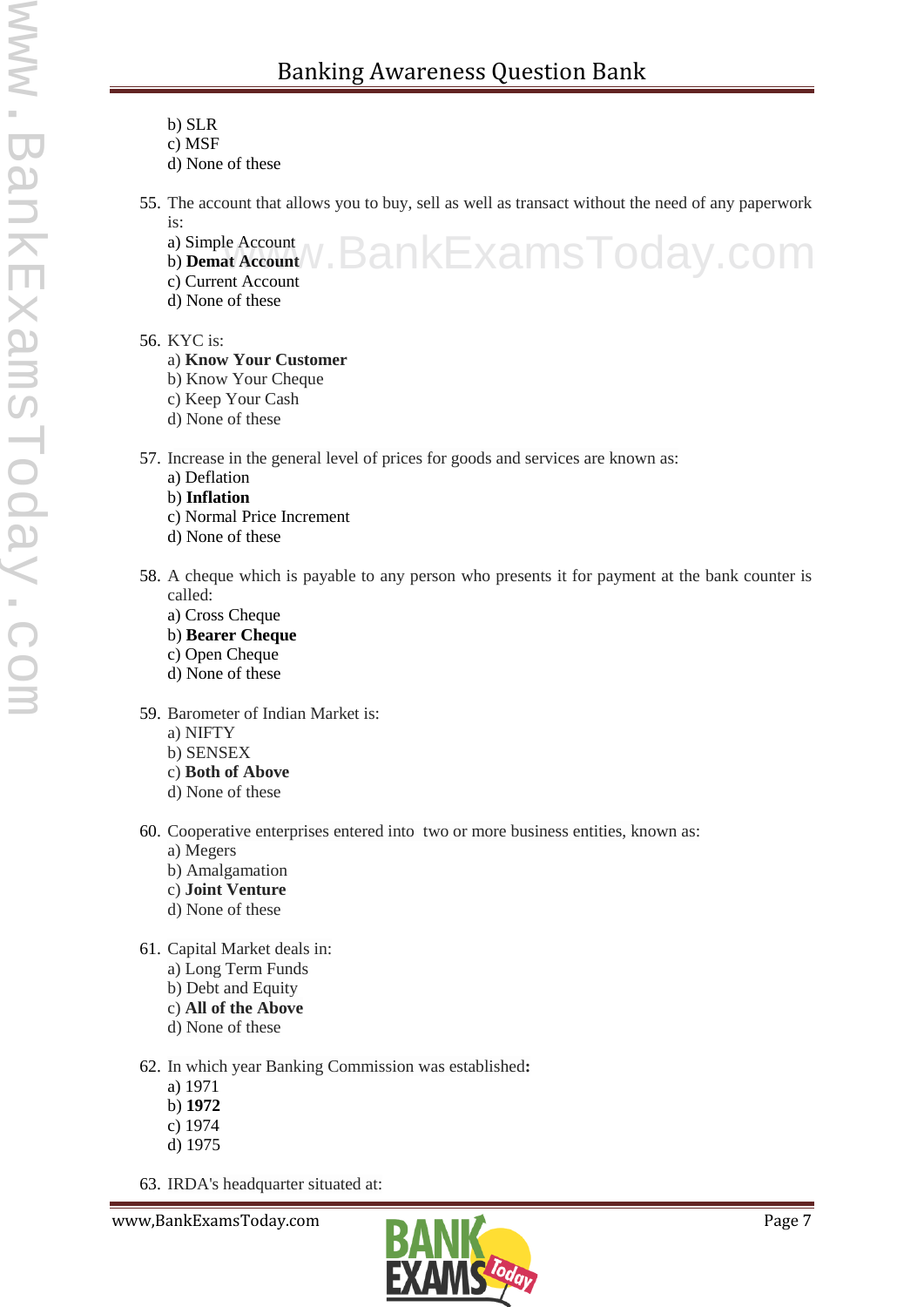kExamsToday.com

- a) Ahmedabad
- b) **Hyderabad**
- c) Aurangabad
- d) None of these
- 64. State Bank of India was formulated under:
	- a) SBI Act, 1957 b) SBI Act, 1959
	- c) **SBI Act, 1955**
	- d) None of these
- 65. Which of the following bank is the first universal bank established in the country:
	- a) SBI
	- b) PNB
	- c) **ICICI Bank Limited**
	- d) None of these
- 66. Scheduled Commercial Banks got licence under:
	- a) **Banking Regulation Act 1949**
	- b) Banking Regulation Act 1952
	- c) Banking Regulation Act 1955
	- d) None of these
- 67. Laxmi Commercial Bank merged with:
	- a) Vijaya Bank
	- b) Dena Bank
	- c) **Canara Bank**
	- d) None of these
- 68. When ATM machine installed in the bank is out of order, it is called:
	- a) **Operational Risk** b) Electronic Default
	- c) ATM Auto Default
	- d) None of these
- 69. When the computers are not functioning in a bank, it is called:
	- a) Auto Default
	- b) Computer Risk
	- c) **Operational Risk**
	- d) None of these
- 70. When the loans are not repaid in time, it is called:
	- a) Loan Defaulter
	- b) **Credit Risk**
	- c) Weak Creditworthiness
	- d) None of these
- 71. When the bank products fail to survive in the market, it is called:
	- a) Bank Products Failure
	- b) Bank Failure
	- c) **Market Risk**
	- d) None of these
- 72. When the banks are not able to pay the amount to the depositors, it is called: a) Bank Insolvency

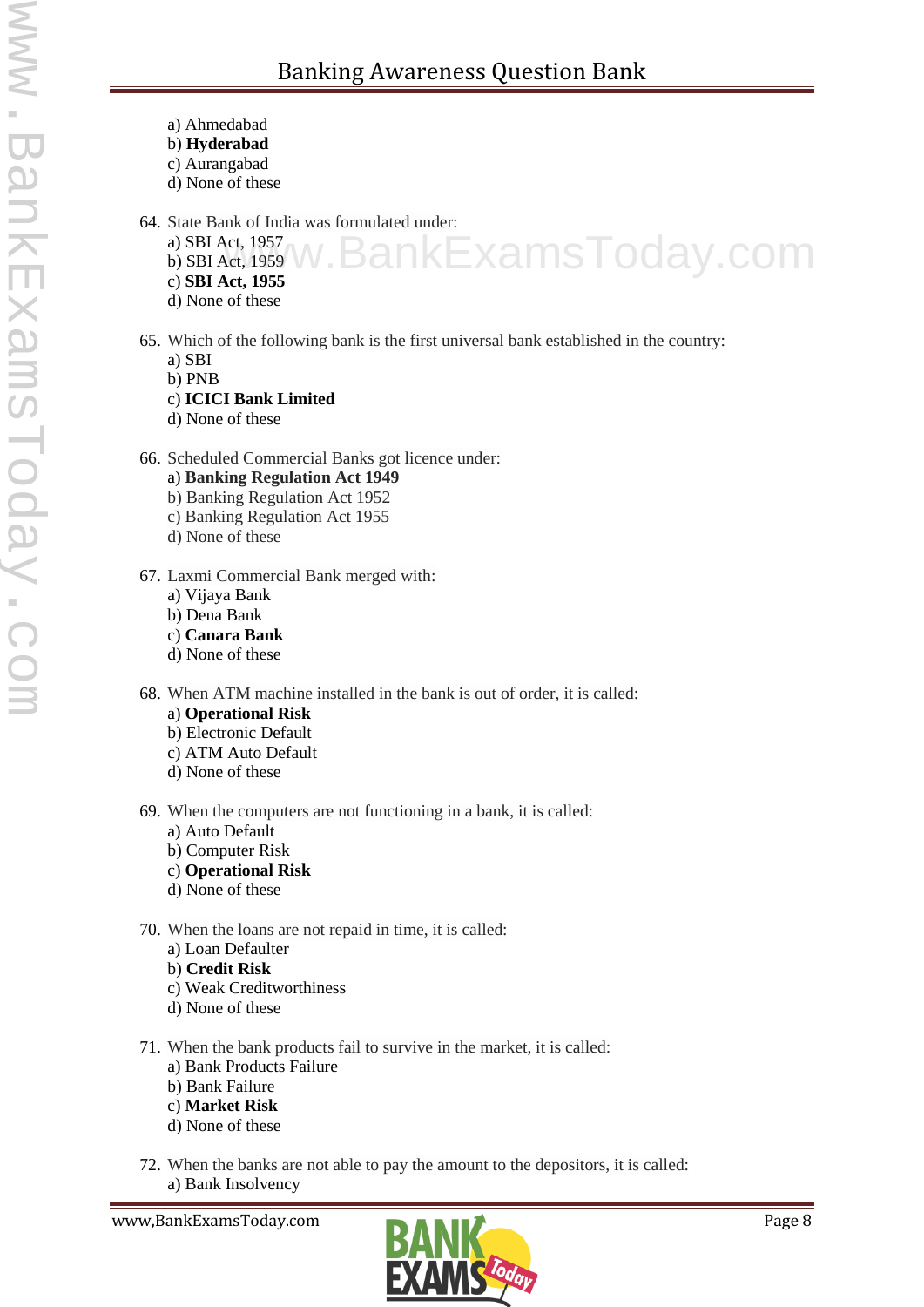- b) **Liquidity Risk**
- c) Financial Default
- d) None of these
- 73. IFSC denotes:
	- a) Branch Location of any Bank
	- b) **Branch Code of any Bank**
	- b) Branch Code of any Bank<br>c) District Code of any Bank  $\alpha \cap k$   $\sqsubseteq$   $x$   $\alpha \cap s$   $\top$   $\odot$   $\alpha$   $\vee$  . CO  $\cap$
	- d) None of these
- 74. IFSC consists of:
	- a) **11 digits**
	- b) 14 digits
	- c) 12 digits
	- d) None of these
- 75. Oriental Bank of Commerce has taken over:
	- a) Kotak Mahindra Bank
	- b) Axis Bank
	- c) **Global Trust Bank**
	- d) None of these
- 76. RBI does not issue:
	- a) **One Rupee Note**
	- b) Hundred Rupee Note
	- c) Twenty Rupee Note
	- d) None of these
- 77. Which state government's business is not transacted by RBI:
	- a) Himachal Pradesh
	- b) **Jammu and Kashmir**
	- c) Manipur
	- d) None of these
- 78. Which was the first Indian bank to open the branch outside India at London in 1946: a) Punjab National Bank
	- b) SBI
	- c) **Bank of India**
	- d) None of these
- 79. NRI deposits are called as:
	- a) **Hot Money**
	- b) Foreign Deposits
	- c) NRI Funds
	- d) None of these
- 80. LAB means:
	- a) Legislatively Assembled Banks
	- b) Lawfully Authorized Banks
	- c) **Local Area Banks**
	- d) None of these
- 81. First Public Sector Bank to issue capital to public is:
	- a) Axis Bank
	- b) **Oriental Bank of Commerce**

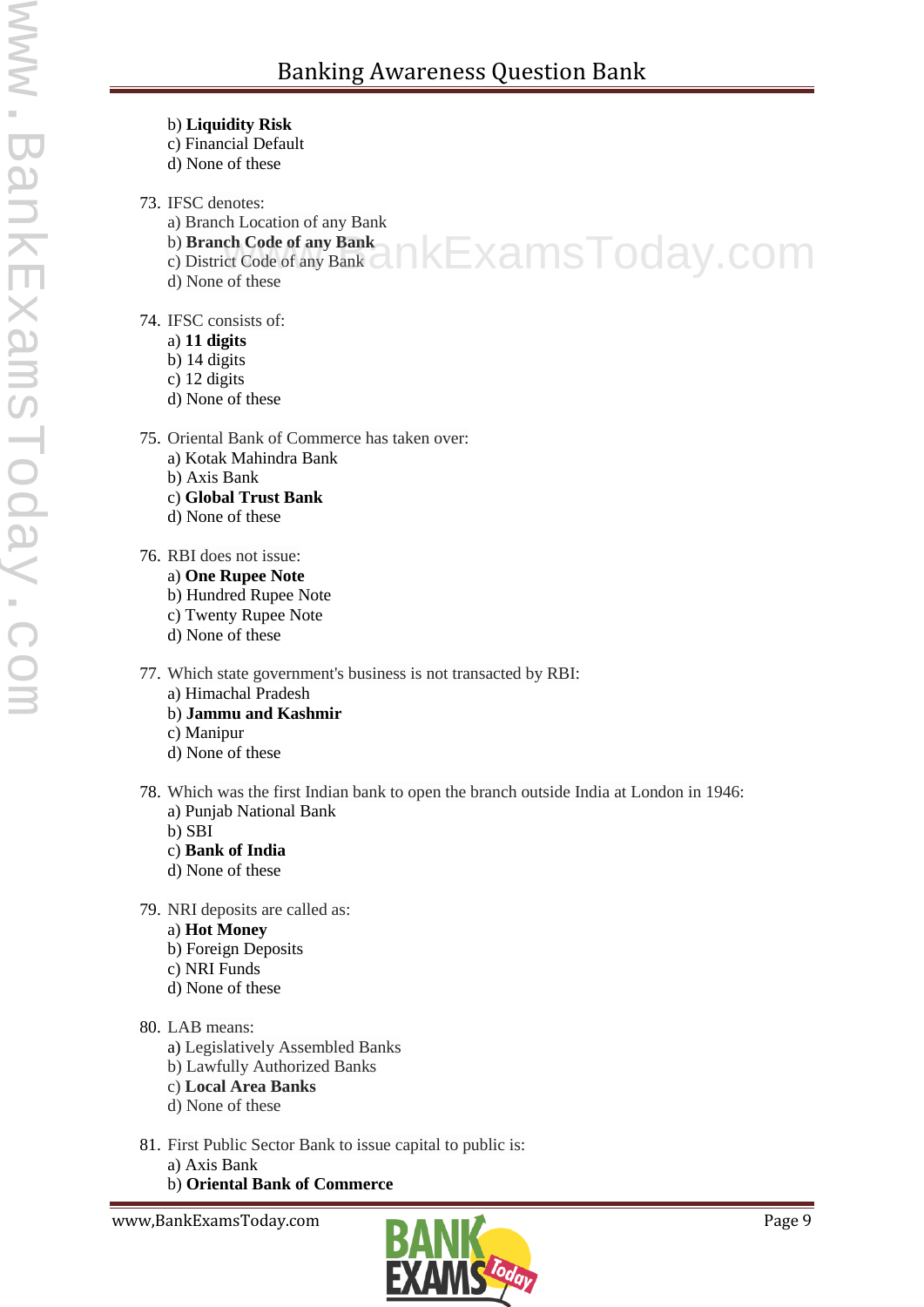www.BankExamsToday.com

- c) Laxmi Bank
- d) None of these
- 82. The Management of SEBI consists of:
	- a) Chairman and Four Members
	- b) Chairman and Seven Members
	- c) **Chairman and Five Members**
	- d) None of these  $\mathbb{W}$   $\Box$

#### 83. Social Control of the banks introduced during the year:

- a) **1967**
- b) 1969
- c) 1970
- d) None of these
- 84. Which of the following is correct about the Home Banking:
	- a) Extended version of Tele-Banking
	- b) Customer is able to access his bank account from home
	- c) **All of the Above**
	- d) None of these

### 85. The regulatory authority for Regional Rural Banks is RBI and:

- a) **NABARD**
- b) BhartiyaMahila Bank
- c) Laxmi Bank
- d) None of these
- 86. When RBI desires to restrict expansion of credit it raises the:
	- a) **Bank Rate**
	- b) SLR
	- c) Both SLR and Bank Rate
	- d) None of these
- 87. Sub Section 12AB of section 17 of RBI Act defines the term:
	- a) Repo Rate
	- b) **Reverse Repo Rate**
	- c) SLR
	- d) None of these
- 88. When a Bank returns a cheque unpaid, it is called:
	- a) **Dishonor of the Cheque**
	- b) Cheque Bounce
	- c) Both Dishonor and Bounce of the Cheque
	- d) None of these
- 89. Mortgage is Security on:
	- a) **Immovable Property**
	- b) Movable Property
	- c) Both Movable and Immovable Property
	- d) None of these
- 90. Accounts in which shares of various companies are traded in electronic form are called:
	- a) **Demat Accounts**
	- b) Revenue Accounts
	- c) E-Accounts

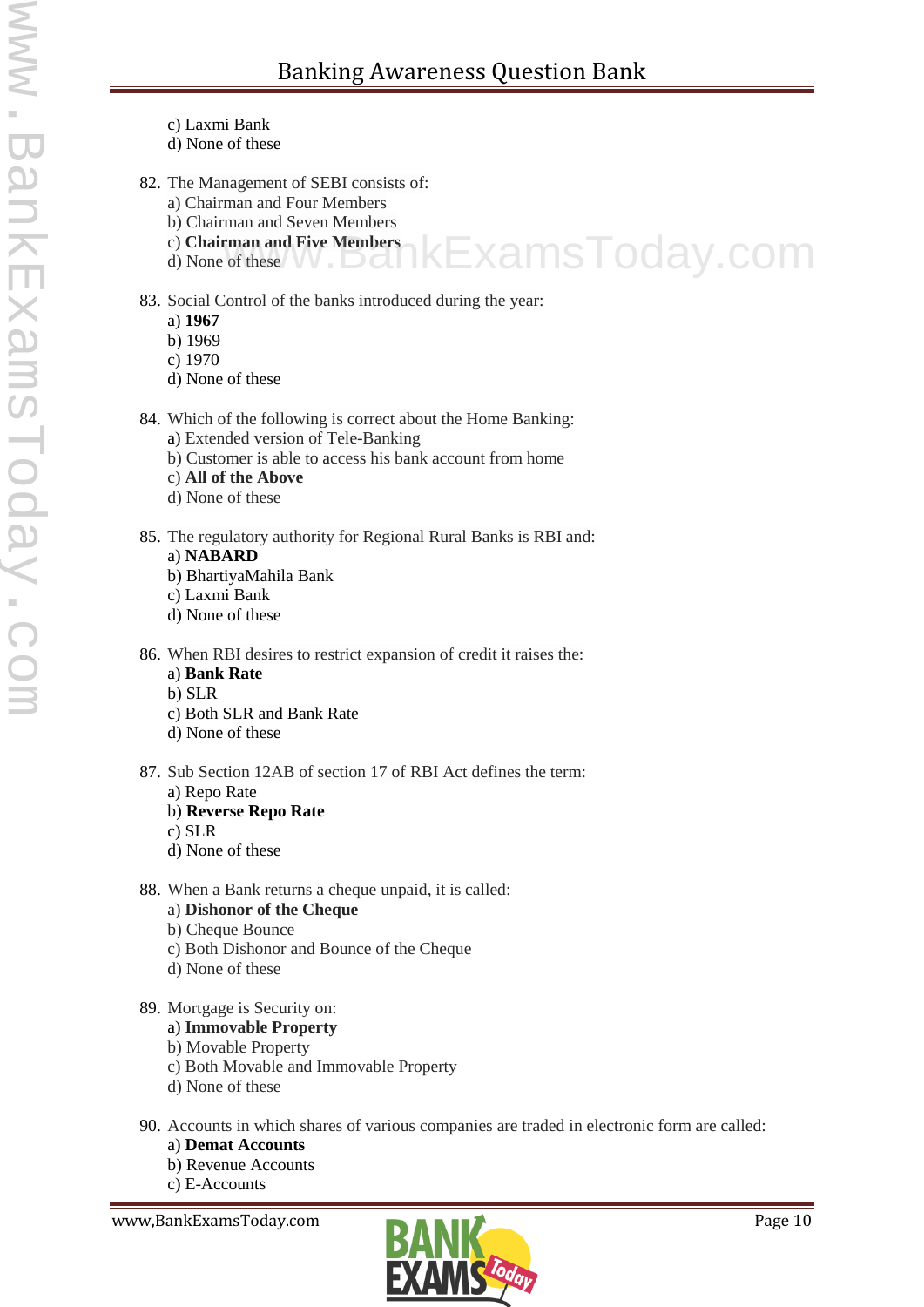- d) None of these
- 91. Full form of FINO:
	- a) **Financial Information Network and Operation Limited**
	- b) Finance Information Network Organization
	- c) Finance in Network Organization

d) None of these

- 92. When the purchasing power of money decreases then rate of Inflation: www.BankExamsToday.com
	- a) **Increases**
	- b) Decreases
	- c) May be Increase/Decrease
	- d) None of these
- 93. Full form of DICGC:
	- a) **Deposit Insurance and Credit Guarantee Corporation of India Limited**
	- b) Document of Insurance and Credit Guarantee Corporation of India
	- c) Deposit in International Credit Guarantee Corporation of India Limited
	- d) None of these
- 94. Urban Cooperative Bank is:
	- a) **Not a Commercial Bank**
	- b) Not a Non Commercial Bank
	- c) Listed Bank
	- d) None of these
- 95. Following is not a primary function of a Bank:
	- a) **Facilitating Import of Goods**
	- b) Facilitating Cash Deals
	- c) Providing Loans
	- d) None of these
- 96. The reserves which can act as liquidity buffer for commercial banks during crisis times are:
	- a) **CRR and SLR**
	- b) Only CRR
	- c) Only SLR
	- d) None of these
- 97. Money Laundering is:
	- a) **Conversion of money which is illegally obtained**
	- b) Conversion of money which is legally obtained
	- c) All converted money
	- d) None of these
- 98. The credit risk to the bank is high from which of these cards:
	- a) **Credit Card**
	- b) Debit Card
	- c) Both types of Cards
	- d) None of these
- 99. Mortgage is a security on which kind of property for loan given by the bank:
	- a) **Immovable Property**
	- b) Movable Property
	- c) Both kinds of Property
	- d) None of these

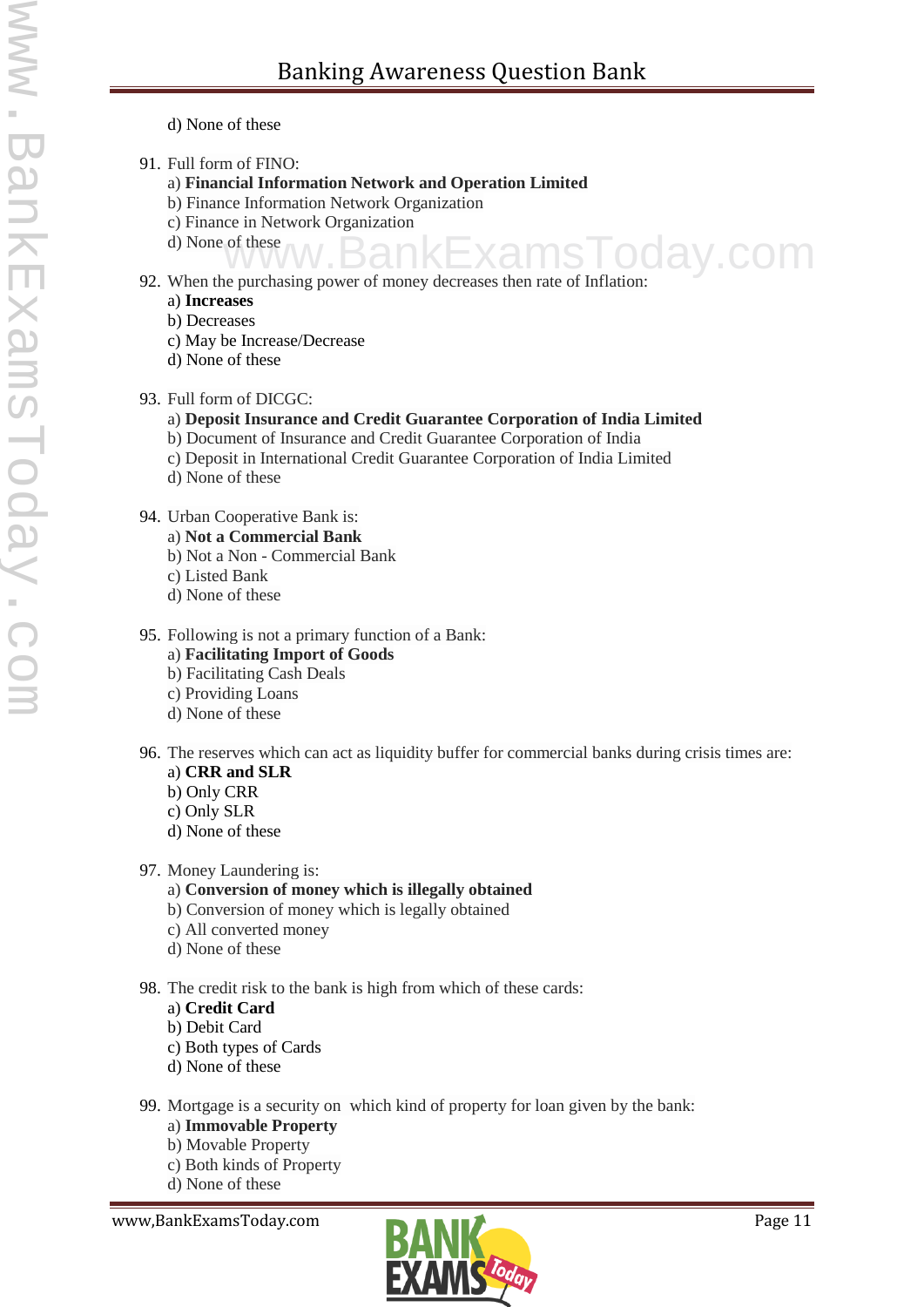| 1         |
|-----------|
| I         |
| I<br>d    |
| I         |
| I         |
| I         |
| $\bullet$ |
|           |
| ļ         |
| )         |
| I         |
| I         |
|           |
| J,        |
| i         |
|           |
|           |
|           |
|           |
| Í         |
| I<br>I    |
| I<br>I    |
| Ì         |
|           |
|           |
|           |
| I         |
|           |
| I         |
| I<br>I    |
| )<br>I    |
| I         |
| ł         |
| $\bullet$ |
|           |
| )         |
|           |
| l         |
| j<br>Ī    |
| I<br>Ì    |
| I         |

#### 100. NEFT means:

- a) **National Electronic Funds Transfer**
- b) National Electronically Financial Transfer
- c) Non Electronic Fund Transfer
- d) None of these

# 101. Interest on savings bank account now calculated by the banks on:  $\mathbb{C} \setminus \mathbb{C}$ a) **Daily Product Basis**

- b) Monthly Product Basis
- c) Weekly Basis
- d) None of these

102. Which of the following is not a money market instrument:

- a) Commercial Paper
- b) Treasury Bills
- c) **Loans and Advances**
- d) None of these

103. Which is the first Bank to launch the Mutual Fund:

- a) **SBI**
- b) PNB
- c) RBI
- d) None of these

#### 104. Commercial Paper is a:

- a) **Unsecured Money Market Instrument**
- b) Secured Money Market Instrument
- c) Both Secured and Unsecured Instrument
- d) None of these
- 105. Full form of TPA
	- a) **Third Party Administrator**
	- b) Total Performing Assets
	- c) Third Party Association
	- d) None of these
- 106. Under which RBI was nationalized
	- a) Transfer of Private Ownership Act, 1944
	- b) **Transfer of Public Ownership Act, 1948**
	- c) Transfer of Joint Ownership Act, 1940
	- d) None of these

107. Where are four regional centres of RBI located?

### a) **Mumbai, Kolkata, Chennai and Delhi**

- b) Kolkata, Chennai, Mumbai, Gujrat
- c) Gurarat, Mumbai, Kolkata, Delhi
- d) None of these

108. Scheduled Commercial Banks have paid up capital and reserves – aggregate value of not less than:

- a) **Rs.5,00,000**
- b) Rs.6,00,000
- c) Rs.8,00,000
- d) None of these

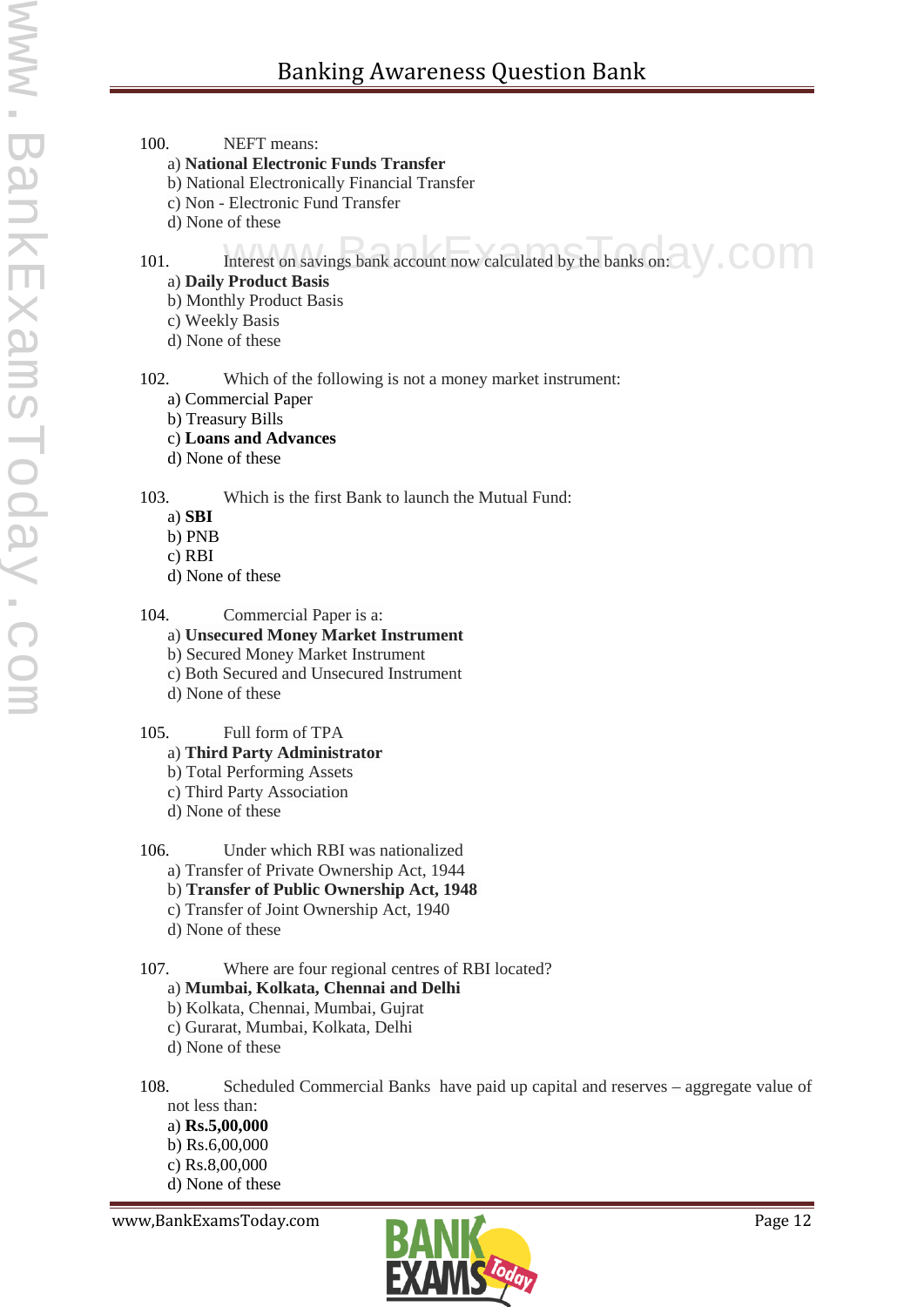### 109. Scheduled Commercial Banks has to maintain their CRR up to: a) **3% of their time and demand liabilities** b) 5% of their time and demand liabilities c) 7% of their time and demand liabilities d) None of these 110. Scheduled Commercial Banks' CRR can go up to maximum of:  $\partial V$ . COM a) 15% b) 16% c) 17% d) **None of these** 111. How many Public Sector Banks are nationalized: a) **14** b) 20 c) 21 d) None of these

112. How many Public Sector Banks were nationalized on 19 -07 -1969:

- a) **14**
- b) 15
- c) 16
- d) None of these

## 113. Under which Act, Industrial Reconstruction Bank of India was reconstituted:

- a) **IRBI Act,1984**
- b) IRBI Act, 1986
- c) IRBI Act, 1987
- d) None of these

### 114. Minimum Paid up capital for Private Sector Bank must be:

- a) **100 Crore**
- b) 150 Crore
- c) 105 Crore
- d) None of these

115. On 2-10-1975, which types of banks were established:

- a) Public Sector Banks
- b) Private Sector Banks
- c) **Regional Rural Banks**
- d) None of these

116. Local Area Banks were established on:

- a) **24.08.1996**
- b) 24.09.1995
- c) 24.07.1992
- d) None of these
- 117. Local Area Banks were registered as public limited companies under which act:
	- a) **Companies Act, 1956**
	- b) SEBI Act, 1885
	- c) Limited Liability Partnership Act
	- d) None of these

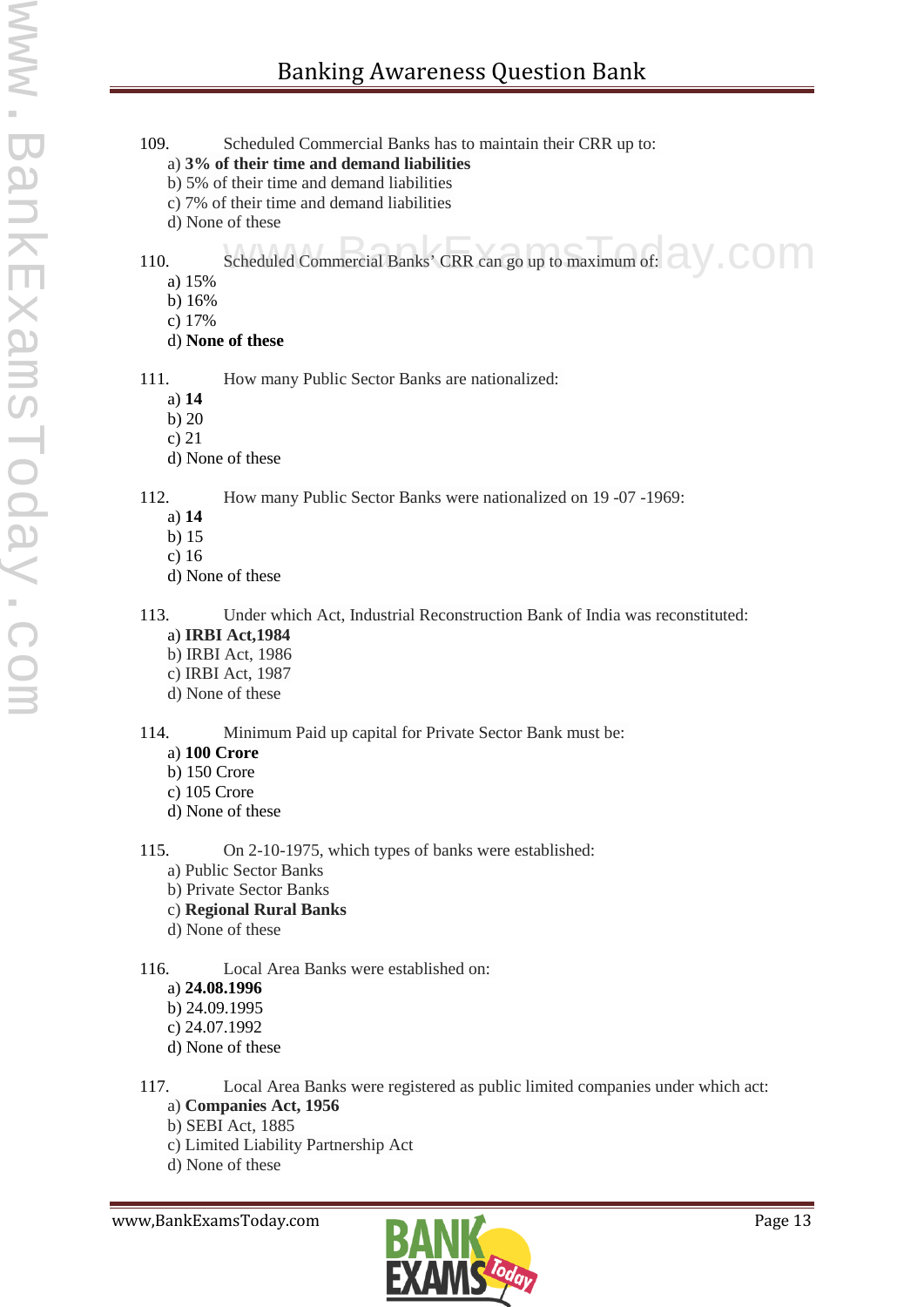- 118. Full form of NBFC
	- a) **Non -Banking Finance Companies**
	- b) Non -Banking Financial Corporation
	- c) National Banking Financial Corporation
	- d) None of these

#### 119. LIC was established in which year:

# a) 1956<br>
www.BankExamsToday.com

- b) 1965
- c) 1977
- d) None of these

### 120. National Bank for Agricultural and Rural Development was established in:

### a) **1982 under act of parliament**

- b) 1985 under act of parliament
- c) 1988 under act of parliament
- d) None of these

### 121. LIC established on :

- a) **01.09.1956**
- b) 01.10.1965
- c) 01.09.1965
- d) None of these

### 122. What was the establishement year of UTI in India:

### a) **1963, By Act of Parliament**

- b) 1965, By Act of Parliament
- c) 1969, By Act of Parliament
- d) None of these

### 123. General Insurance Corporation of India was formed and registered on:

- a) January 1973
- b) **January 1974**
- c) February 1975
- d) None of these

### 124. General Insurance Corporation of India was registered under:

- a) **Insurance Act, 1938**
- b) Companies Act, 1956
- c) SEBI Act, 1885
- d) None of these

### 125. EXIM means:

### a) **Export and Import Bank of India**

- b) Exchange in Monetary Transaction
- c) Export in Monetary Transaction
- d) None of these

### 126. The Export and Import Bank of India Act Passed on:

- a) **1981**
- b) 1984
- c) 1986
- d) None of these

### 127. EXIM bank offers credit and lines of credit(LOC) to:

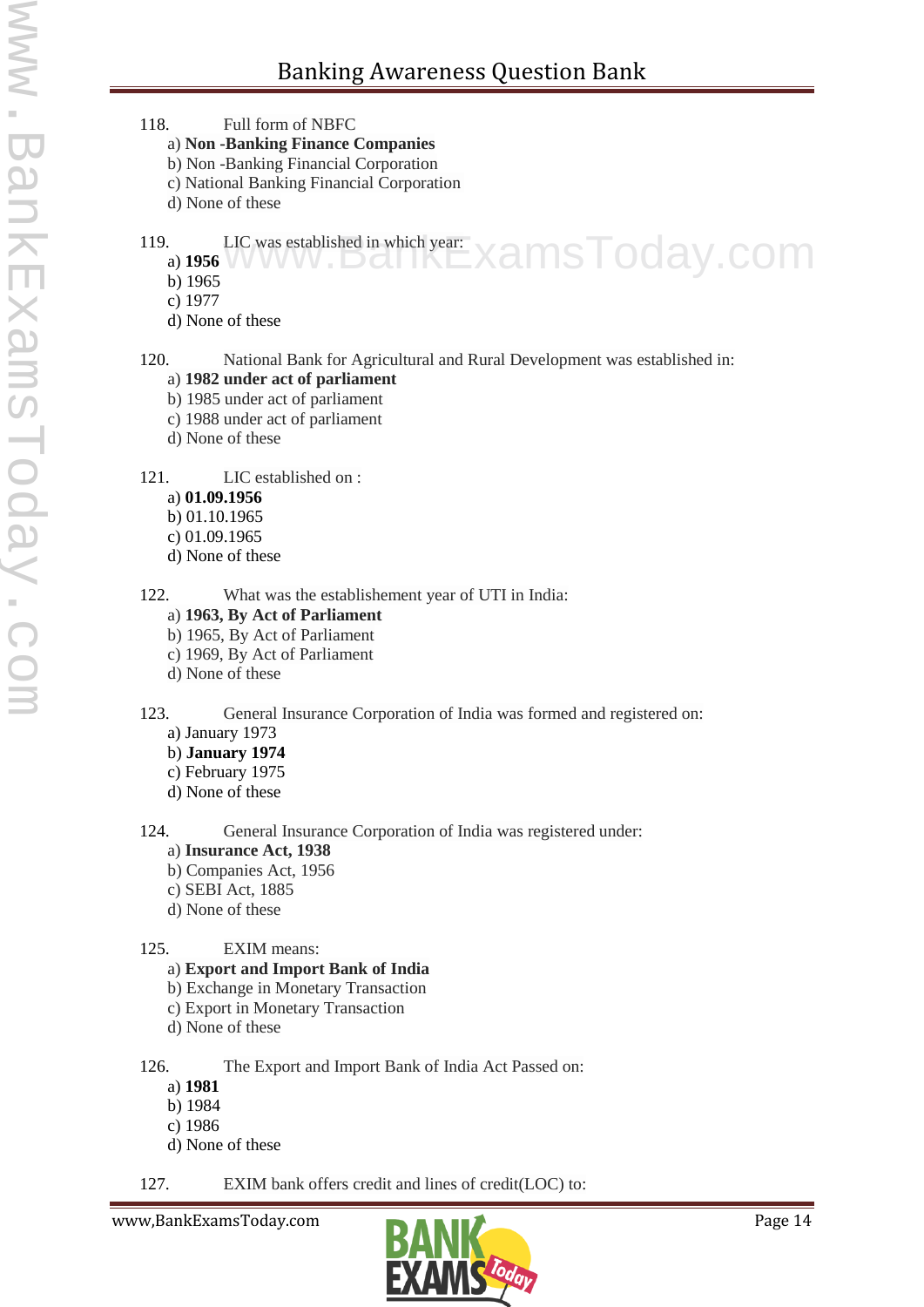a) **Foreign Government and Banks**

b) Domestic Government and Banks

c) Only Private Sector Banks

d) None of these

128. National Housing Bank was established on:

- a) 1985
- b) 1984
- c) **1988**
- d) None of these

129. What is the minimum age to became the manager in Private Sector Bank is?

ExamsToday.com

a) 18

b) 20

c) **21**

d) 24

e) None of these

130. What is the maximum age for MD and CEO in Private Sector Banks set by RBI?

- a) **70**
- b) 75
- c) 60
- d) 80
- e) None of these

131. From the following statement which is incorrect about guidelines of RBI for Licensing of New Banks in the Private Sector-

a) Minimum capital requirement will be Rs.500 Crore

b) Aggregate foreign shareholding in the new bank should not exceed 49 per cent for the first five years

c) The new bank should open at least 25 per cent of its branches in unbanked rural centres

d) **Bank should open at least 25 per cent of its branches in metropolitan area**

e) None of these

132. From the following statements which is incorrect about NBFC?

a) NBFC cannot accept demand deposits

b) NBFCs do not form part of the payment and settlement system and cannot issue cheques drawn on itself;

c) deposit insurance facility of Deposit Insurance and Credit Guarantee Corporation is not available to depositors of NBFCs, unlike in case of banks.

d) NBFC is a company that provide banking services without meeting the legal definition of a bank

#### e) **None of these**

- 133. Who is the Chairmen of SEBI ?
	- a) Arun Kumar Jha
	- b) Kishore Kumar Sansi
	- c) Surendra Kumar Sinha
	- d) **Upendra Kumar Sinha**
	- e) None of these

134. Who is the CEO of NITI Aayog ?

a) **SindhuShriKhullar**

- b) ArvindPanagariya
- c) NarendraModi

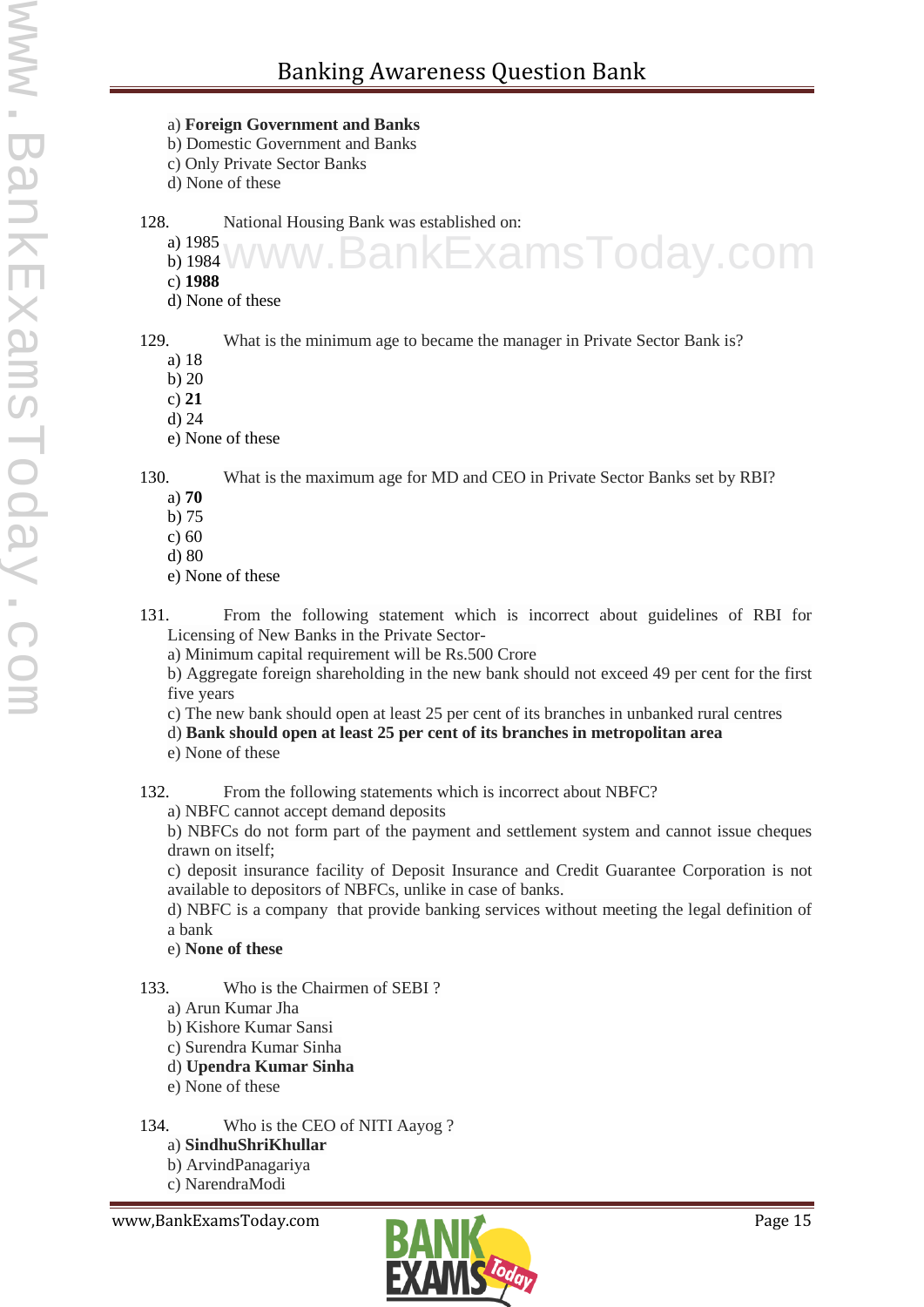- d) ArvindKejriwal
- e) None of these
- 135. Full Form of TRAI is ?
	- a) Transport Regulatory Authority of India
	- b) Telecom Regulatory Agency of India
	- c) **Telecom Regulatory Authority of India**
	- d) Transport Regulatory Agency of India
	- e) None of these
- 136. The extended date for BASEL III Norms which was earlier 31st March 2018 is ?

kamsToday.com

- a) 31.03.2016
- b) **31.03.2019**
- c) 31.03.2020
- d) 31.03.2021
- e) 31.03.2025
- 137. What is tag line of SBI ?

#### a) **With you all the way, Pure Banking Nothing Else, The Nation's banks on us**

- b) The name you can bank upon
- c) India's International Bank
- d) BadhtiKanaamZindagi
- e) None of these

138. The Headquarter of Punjab National Bank is ?

- a) Mumbai
- b) Kolkata
- c) **New Delhi**
- d) Hyderabad
- e) None of these

### 139. What is the FDI limit in Insurance ?

- a) 26%
- b) **49%**
- c) 74%
- d) 51%
- e) None of these

140. Who is on the top rank in " Ease of Doing Business 2014" Report by World Bank ?

- a) India
- b) China
- c) USA
- d) **Singapore**
- e) None of these
- 141. KVP (KisanVikasPatra ) which is launched by Finance Minister ArunJaitley , the money will double in ?
	- a) 120 months
	- b) **100 months**
	- c) 180 months
	- d) 150 months
	- e) None of these
- 142. From the folowing which is the incorrect statement about RD (Recurring Deposit)?

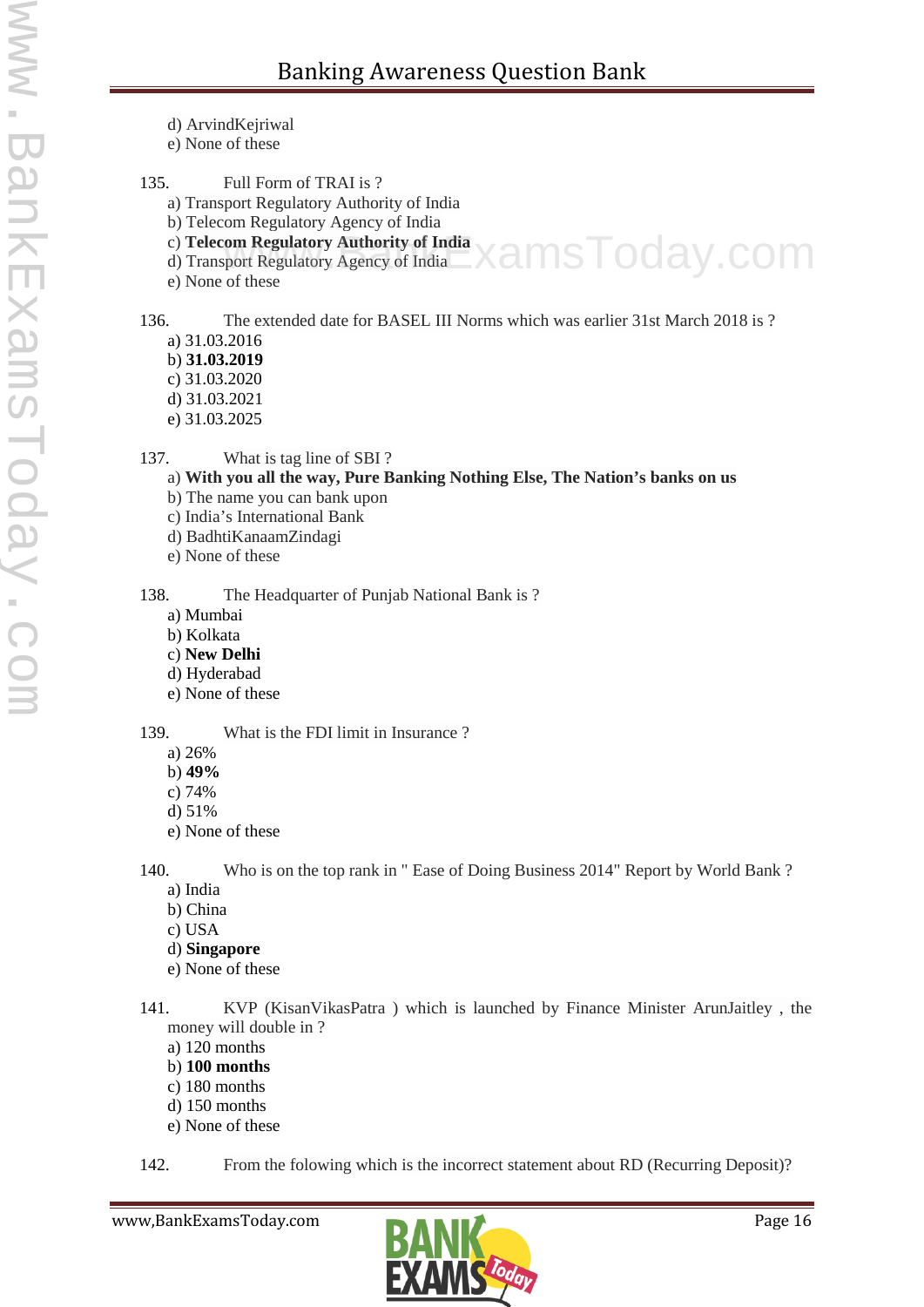- a) Recurring Deposit accounts are normally allowed for maturities ranging from 6 months to 120 months
- b) These accounts can be opened in single or joint names
- c) **Rate of Interest offered is similar to that in Fixed Deposits**
- d) Interest is compounded on quarterly basis in recurring deposits
- e) None of these

143. MICR (Magnetic Ink Character Recognition) code consist of ? **a** V COM

- a) 11 character
- b) **9 character**
- c) 14 character
- d) 12 character
- e) None of these

#### 144. Which among the following is the oldest Public Sector Bank of India?

- a) Punjab National Bank
- b) Central Bank of India
- c) **Allahabad Bank**
- d) Bank of Baroda
- e) State Bank of India

#### 145. Name the 5 cities where RBI issued plastic notes ?

- a) Kochi,Patna,Delhi,Ahmadabad and Chennai
- b) Jaipur,Shimla,Delhi,Patna and Mimbai
- c) Mumbai,Shimla,Jaipur,Patna and Chennai
- d) Jaipur,Shimla,Kochi,Mysore and Mumbai
- e) **Kochi,Mysore,Jaipur,Bhubhaneswar and Shimla**

146. Which country issued first purely plastic note ?

- a) New Zealand
- b) Mexico
- c) Singapore
- d) Fiji and Canada
- e) **Australia**
- 147. Rate of interest is determined by :
	- a) **Commercial Bank**
	- b) Public Bank
	- c) Private Bank
	- d) RBI
	- e) None of these

148. India's first non-bank owned ATM (White Label ATMs) open in ?

- a) Delhi
- b) Bihar
- c) Uttar Pradesh
- d) **Maharashtra**
- e) Gujarat

149. What is White Label ATM ?

- a) Owned by Bank
- b) Owned by RBI
- c) Owned by State
- d) Owned by Center
- e) **None of these**

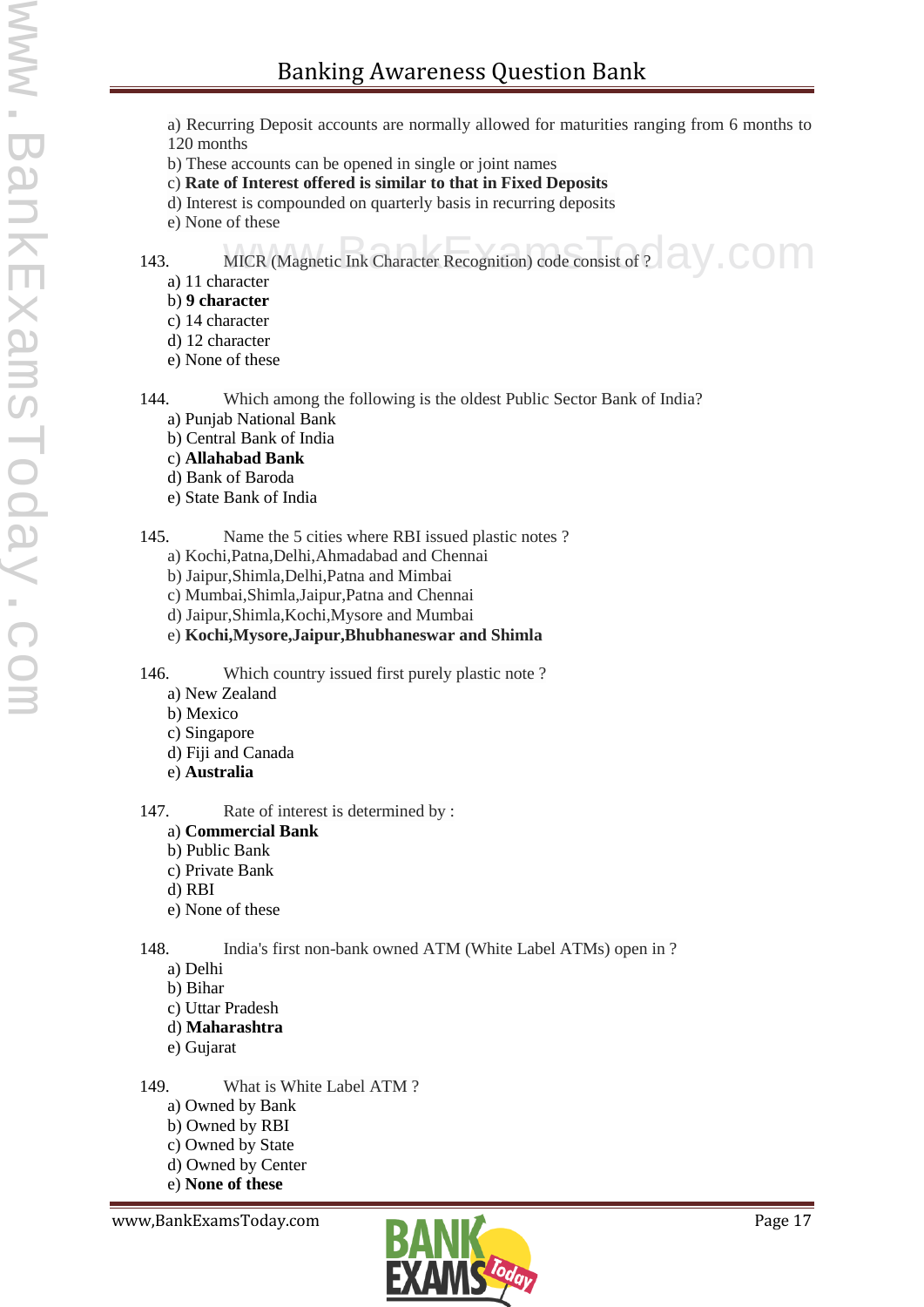150. Name the four entities which are authorised by RBI to operate as WLAs ?

a) National Payment Corporation of India,VakrangeeLtd.,Tata Communications Payment Solutions and Prizm Payment Services Pvt. Ltd.

- b) VakrangeeLtd.,Tata Communications, Prizm Payment Solution,Reliance and
- c) **Tata Communications,Prizm Payment Services,Muthoot Finance and Vakrangee Ltd**
- d) Reliance, Tata Communications ,Muthoot Finance and Vakrangee ltd.
- d) Reliance, Tata Communications , Muthoot Finance and Vakrangee ltd.<br>
e) None of these

151. India s largest commercial Bank is : ?

- a) Bank of Baroda
- b) **State Bank of India**
- c) ICICI
- d) Punjab National Bank
- e) Central Bank of India

152. A bank account which does not require any minimum balance is termed as

- a) Nil balance account
- b) **Zero balance account**
- c) Frill account
- d) No Frill account
- e) None of these

153. Bank deposits that can be withdrawn without notice are called :

- a) **Demand Deposits**
- b) Fixed Deposits
- c) On Demand and Time Deposits
- d) Basic Savings Deposits
- e) None of these

154. Contemporary Currency notes have \_\_\_ languages on the panel which appear on the reverse of the note**.**

- a) 14
- b) 12
- c) 16
- d) 13
- e) **15**

155. Mutilated Notes are ?

### a) **Notes which are in pieces and/or of which the essential portions are missing**

- b) Any bank note, which is wholly or partially, obliterated, shrunk
- c) Notes which are washed, altered or indecipherable
- d) Notes which are wholly or partially, obliterated, shrunk, washed, altered or indecipherable e) None of these
- 156. Minimum Limit for sending money to Nepal through NEFT (National Electronic Fund Transfer) in a single day ?
	- a) 10000
	- b) **50000**
	- c) No limit
	- d) 200000
	- e) None of these

157. Notice Money is a money lend for a period of ?

a) **Between 2 and 14 days**

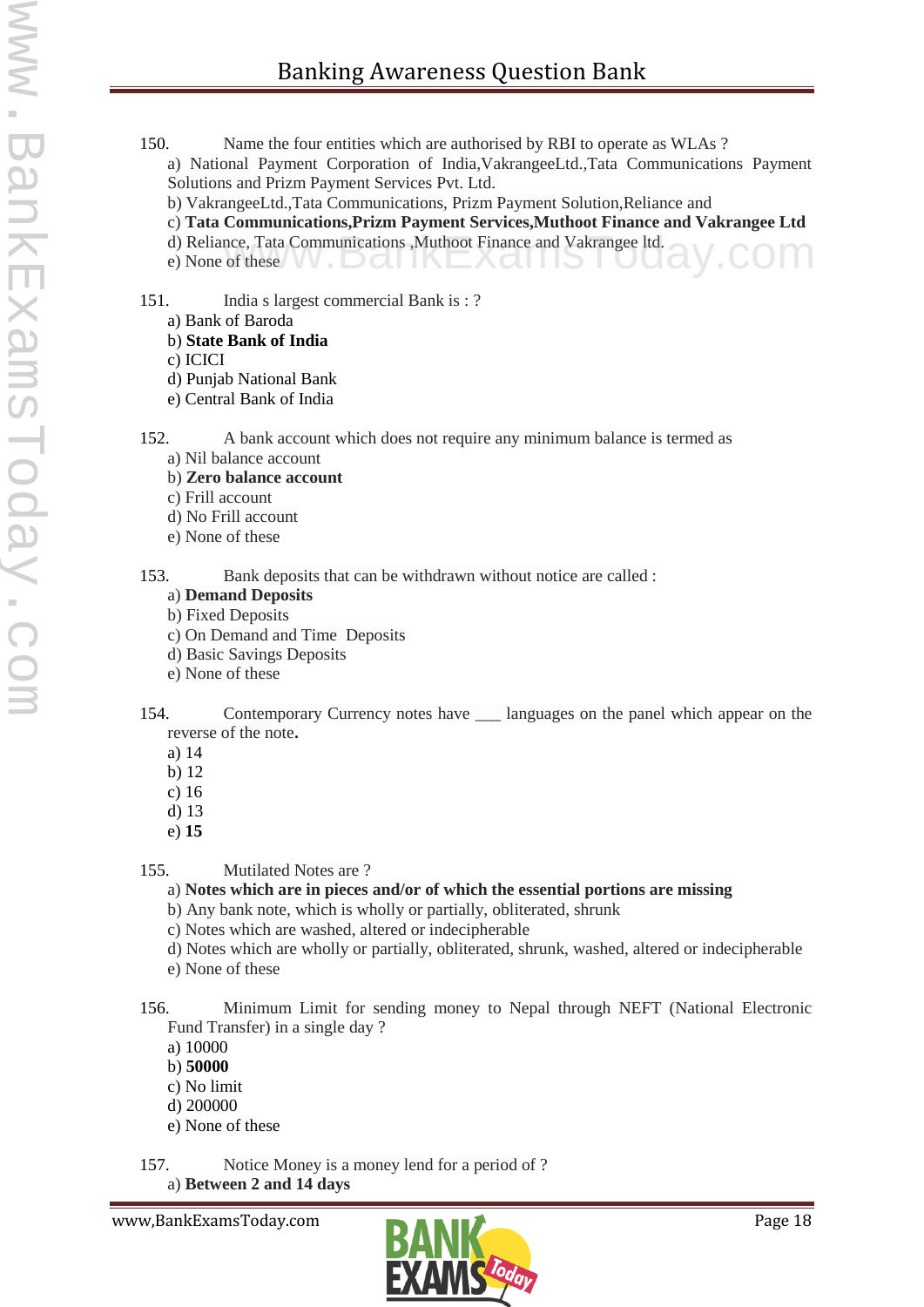- b) exceeding 14 days
- c) 1 day
- d) 2 days
- e) None of these
- - 158. Which is incorrect about NBFC (Non-Banking Financial Company) ?
		- a) It cannot accept demand deposits
		- a) It cannot accept demand deposits<br>b) deposit insurance facility of Deposit Insurance and Credit Guarantee Corporation is not available to depositors of NBFCs, unlike in case of banks
		- c) NBFCs do not form part of the payment and settlement system and cannot issue cheques drawn on itself
		- d) NBFCs cannot offer interest rates higher than the ceiling rate prescribed by RBI from time to time. The present ceiling is 12.5 per cent per annum
		- e) **The deposits with NBFCs are not insured**
- 159. "INDIA's Central Bank" is slogan of: a) **Reserve Bank of India** b) State Bank of India
	- c) IDBI
	- d) None of these
- 160. Upper Limit on KisanVikasPatra is: a) 1000000 b) 500000
	- c) **No upper limit**
	- d) None of these
- 161. HDFC stands for: a) Higher Development Finance Corporation b)**Housing Development Finance Corporation** c) Himachal Development Finance Corporation d) None of these
- 162. Mutual Fund Market regulated by: a) Reserve Bank of India b) **Securities and Exchange Board of India** c) Unit Trust of India d) None of these
- 163. FCCB stands for: a) Finance and Currency Controller Board b) **Foreign Currency Convertible Bond** c) Foreign Collection for Cash Board d) None of these
- 164. MICR stands for: a) Magnetic Ink Code Reader b) **Magnetic Ink Character Recognition** c) Magnetic Ink Cheque Recognition d) None of these
- 165. RBI established on: a) 5 April 1947 b) **1 April 1935** c) 8 April 1949

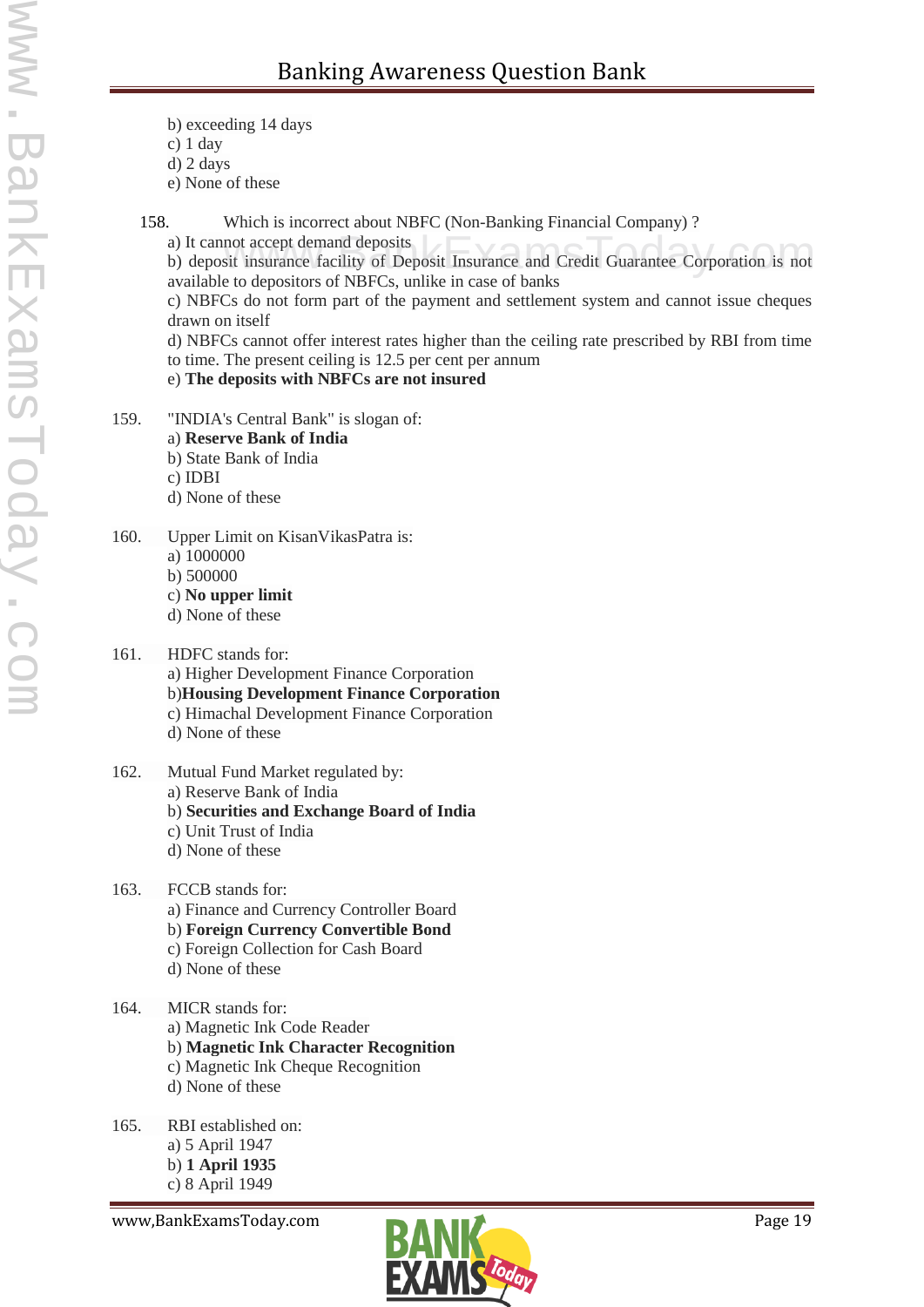|      | d) None of these                                                                                                                                                            |
|------|-----------------------------------------------------------------------------------------------------------------------------------------------------------------------------|
| 166. | "DD" in banking term stands for:<br>a) Demand Cheque<br>b) Doordarshan<br>c) Demand Draft<br>d) None of these WW. BankExamsToday.com                                        |
| 167. | CPI refers to:<br>a) Cost Price Index<br>b) Consumer Price Index<br>c) Current Price Index<br>d) None of these                                                              |
| 168. | "Imperial Bank of India" is the former name of which of the following bank:<br>$a)$ SBI<br>b) IndusInd Bank<br>c) RBI<br>d) None of these                                   |
| 169. | "RAND" is currency of :<br>a) South Korea<br>b) South Africa<br>c) South America<br>d) None of these                                                                        |
| 170. | SLR stands for:<br>a) Special Liquidity Ratio<br>b) Special Lending Rate<br>c) Statutory Liquidity Ratio<br>d) None of these                                                |
| 171. | REC stands for:<br>a) Rural Economic Corporation<br>b) Rural Electricity Corporation<br>c) Rural Electrification Corporation<br>d) None of these                            |
| 172. | PSU stands for:<br>a) Public Sector Utilities<br>b) Public Sector Units<br>c) Public Sector Undertaking<br>d) None of these                                                 |
| 173. | A right to keep possession of property belonging to another person until a debt owned by that<br>person is discharged is called as:<br>a) Lien<br>b) Mortgage<br>c) Custody |

- d) None of these
- 174. The stated principal amount of a financial instrument is known as:
	- a) Market Value
	- b) Book Value
	- c) **Face Value**

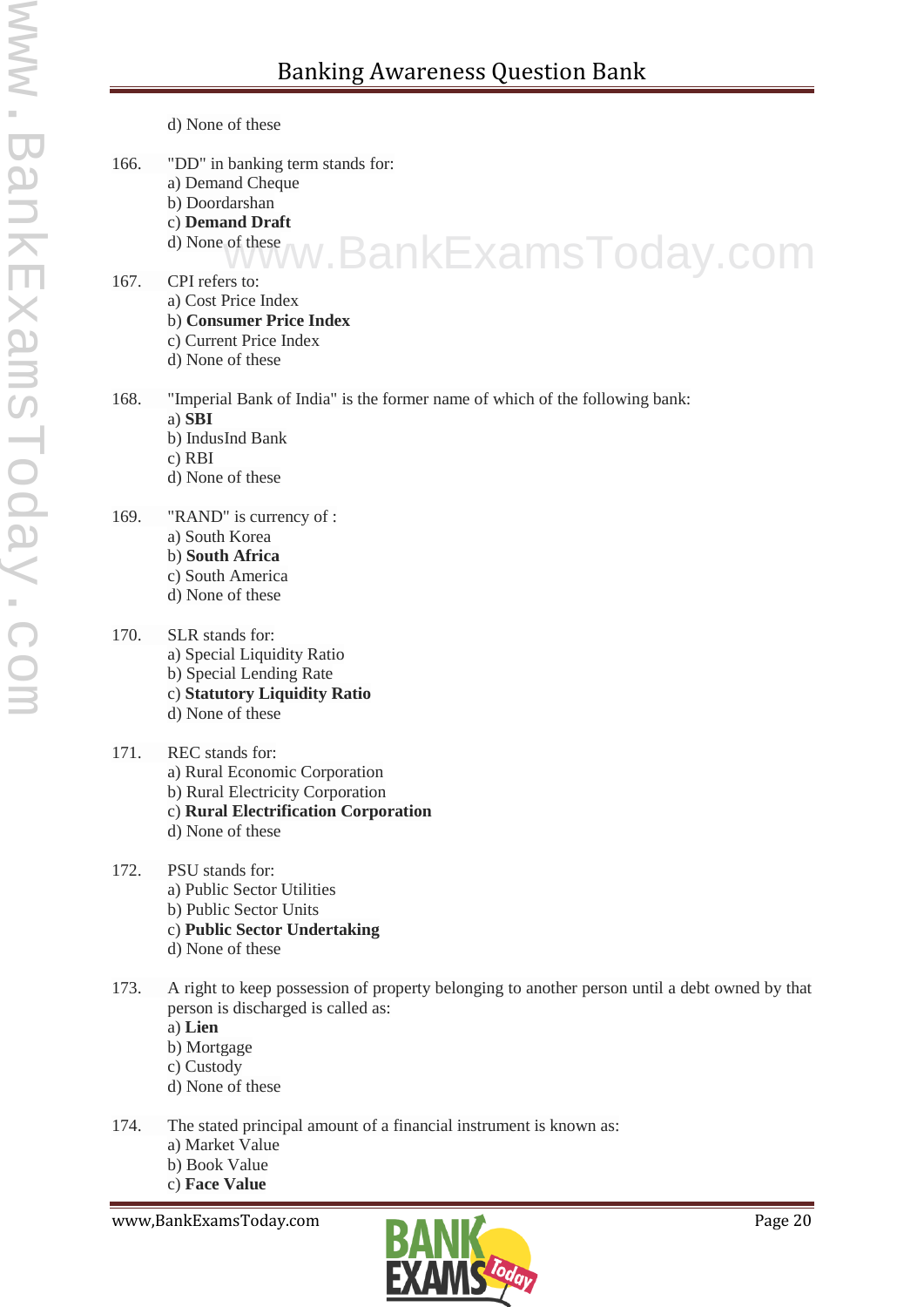d) None of these

175. A person who sets up a business or businesses, taking on financial risks in the hope of profit is known as:

w.BankExamsToday.com

- a) Partner
- b) **Entrepreneur**
- c) Owner
- d) None of these
- 176. Out of Profits/Reserves, money given by company to its shareholders is:
	- a) Interest
	- b) **Dividend**
	- c) Bonus
	- d) None of these
- 177. WPI stands for:
	- a) Wholesale Price in India
	- b) Wholesale Price Institution
	- c) **Wholesale Price Index**
	- d) None of these
- 178. PLR stands for: a) Poverty Line Remark b) Price Lending Rate c) **Prime Lending Rate** d) None of these
- 179. Excess of Supply over Demand denotes: a) **Buyers Market** b) Sellers Market c) Both of Above d) None of these
- 180. Regulator of Capital Market is: a) **SEBI** b) RBI c) World Bank d) None of these
- 181. NREGA was renamed with the name of: a) Indira Gandhi b) Rajiv Gandhi c) **Mahatma Gandhi** d) None of these
- 182. Which of the following is incorrect: a) WTO-Geneva b) IMF-Washington D.C. c) World Bank-Washington D.C. d) **None of these**
- 183. Drafts of Five years plans are approved by: a) Planning Commission b) **National Development Council** c) National Planning Council

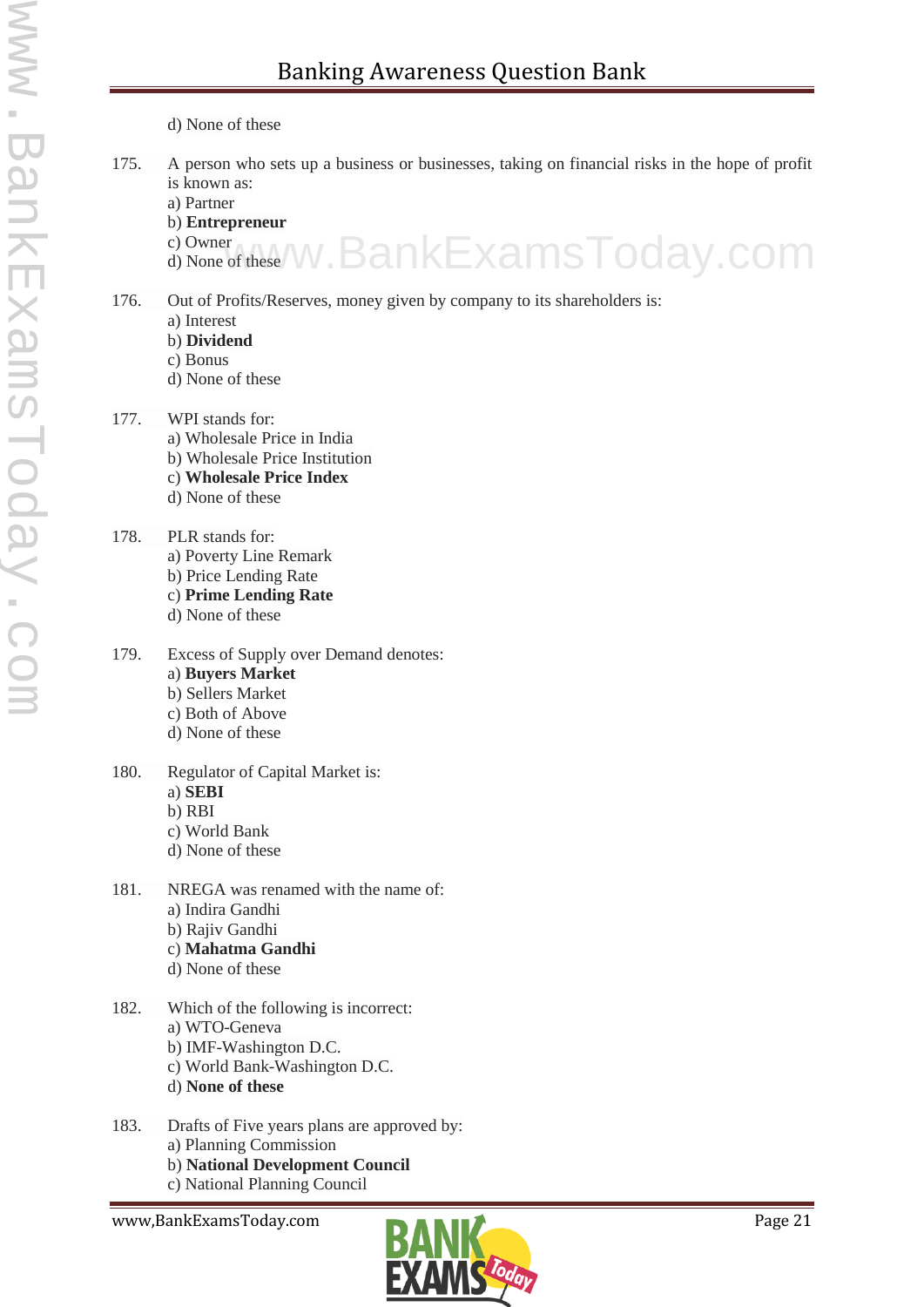|      | d) None of these                                                                                                                                                                               |
|------|------------------------------------------------------------------------------------------------------------------------------------------------------------------------------------------------|
| 184. | National Stock Exchange is located in:<br>a) Mumbai<br>b) Delhi<br>c) Kolkata<br>d) None of these WW. BankExamsToday.cor                                                                       |
| 185. | The market in which long term securities such as stocks and bonds are bought and sold is<br>commonly known as:<br>a) Bullion Market<br>b) Capital Market<br>c) Bull Market<br>d) None of these |
| 186. | When Aggregate supply is less than aggregate demand is then:<br>a) Deflation Occurs<br>b) Inflation Occurs<br>c) Stability Occurs<br>d) None of these                                          |
| 187. | First Bank in India to launch EMI facility on debit cards:<br>a) SBI<br>b) Axis Bank<br>c) ICICI Bank<br>d) None of these                                                                      |
| 188. | FMC stands for:<br>a) Forward Markets Commission<br>b) Financial Market Commission<br>c) Foreign Market Control<br>d) None of these                                                            |
| 189. | In MICR cheque, first six numbers indicates:<br>a) Branch Code and Location<br>b) City Location<br>c) Cheque Number<br>d) None of these                                                        |
| 190. | Assignment refers to:<br>Transfer of Interest from one party to another<br><b>Every Financially Transfer Transaction</b><br>Transfer of a loan from one party to another<br>None of these      |
| 191. | Sugam scheme was launched for:<br>a) Big Corporate Houses<br>b) Small Tax Payers<br>c) Pensioners getting old age pension<br>d) None of these                                                  |
| 192. | The regulator of whole banking in India is:<br>a) Banking Planning Council<br>b) Banking Control Unit<br>$c)$ RBI                                                                              |

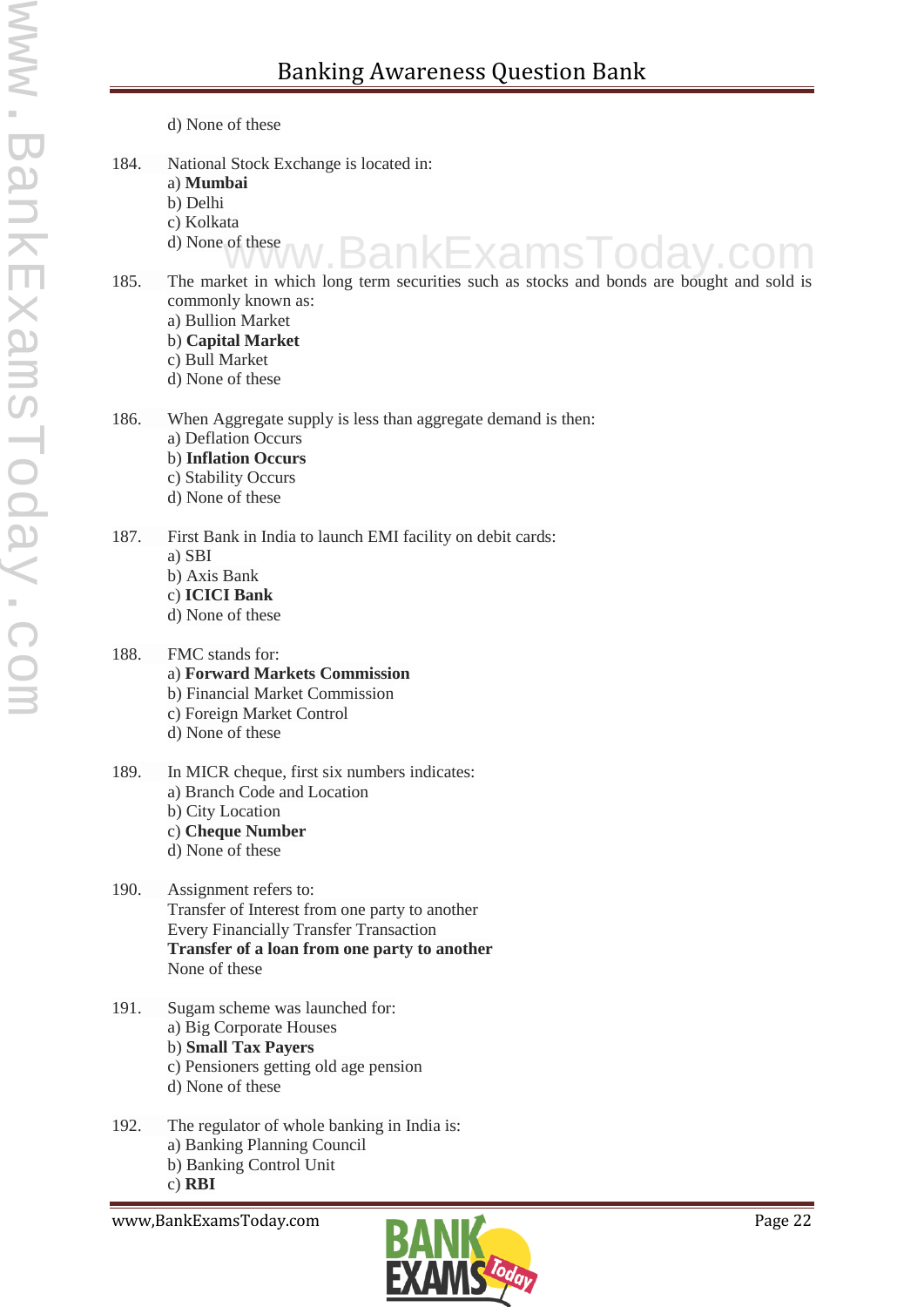|      | Danning Awarchess Question Dann                                                                                                                                                                                                     |
|------|-------------------------------------------------------------------------------------------------------------------------------------------------------------------------------------------------------------------------------------|
|      | d) None of these                                                                                                                                                                                                                    |
| 193. | ' National Rural Employment Program' was formerly known as:<br>a) Do work and get Food<br>b) Employment for Food<br>c) Food For Work<br>d) None of these<br>w.BankExamsToday.com                                                    |
| 194. | Where neither exports nor imports takes place is known as:<br>a) Closed Economy<br>b) Depressed Economy<br>c) Silent Economy<br>d) None of these                                                                                    |
| 195. | R. Gandhi is Deputy Governor of RBI and also a part of board member of:<br>a) MNREGA<br>b) Axis Bank<br>c) SEBI<br>d) None of these                                                                                                 |
| 196. | Conversion of Physical form of share into electronic form is called:<br>a) E-Share<br>b) DEMAT<br>c) Online Share Cards<br>d) None of these                                                                                         |
| 197. | U.K. Sinha is present chairman of:<br>a) RBI<br>b) SEBI<br>c) National Development Council<br>d) None of these                                                                                                                      |
| 198. | Who among the following is famous banker and is PadamBhushan Awardee:<br>a) Indira Nuyee<br>b) ChandaKochhar<br>c) ArundhatiBhatacharya<br>d) None of these                                                                         |
| 199. | A scheduled bank must be:<br>a) Company incorporated by any law in force in any place in India.<br>b) An institution notified by GOI.<br>c) A company as defined by Companies Act, 2013.<br>d) All of the Above<br>e) None of These |
| 200. | Financial assistance for a sum of Rs. 5,000 can be called as:<br>a) Short Term Money<br>b) Little Finance<br>c) Micro Finance<br>d) Small Finance<br>e) None of These                                                               |
| 201. | An index of financial inclusion has been launched for first time in 2008 by:<br>a) NSE<br>b) ICRIER                                                                                                                                 |

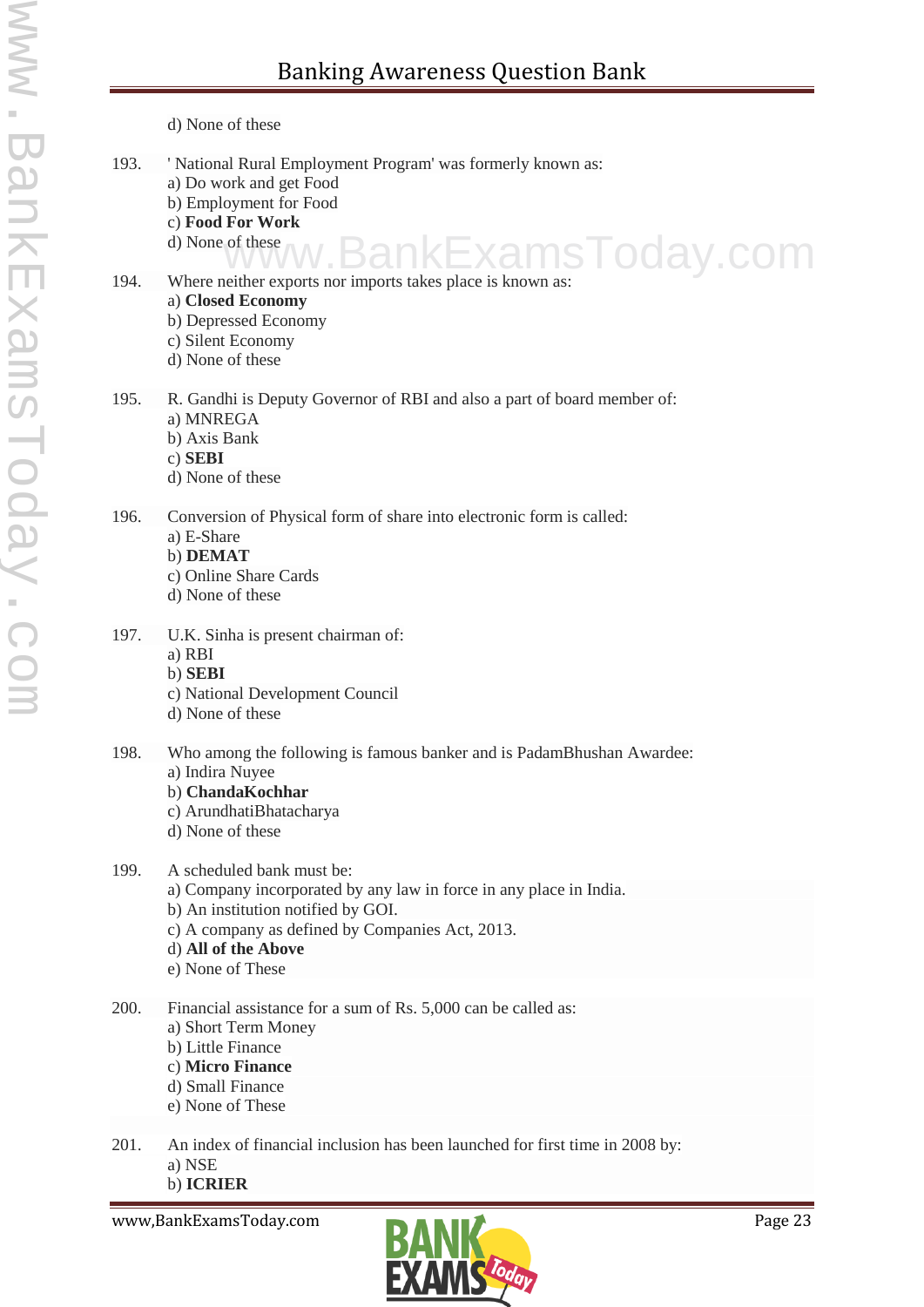- c) BSE
- d) RBI
- e) None of These
- 202. ICRIER stands for:
	- a) International Council on Research in Economic References
	- b) Indian Career Research Institute in Economic Relation
	- b) Indian Career Research Institute in Economic Relation<br>c) **Indian Council for Research on International Economic Relations**
	- d) International Coverage on Research Institute for Economic Rates
- 203. Which of the following is a third party product often sold by banks:
	- a) Gift cheques
	- b) Credit cards
	- c) Debit cards
	- d) **Mutual funds**
	- e) None of These
- 204. FD in commercial bank can be done for maximum period of:
	- a) **10 Years**
	- b) 15 Years
	- c) No Limit
	- d) 9 Years
	- e) None of These
- 205. Which of the following happened to be the first private bank in India to receive an in principle approval from RBI?
	- a) **HDFC Bank** b) ICICI Bank
	- c) Yes Bank
	- d) United Western Bank
	- e) None of These
- 206. KYC policy has been actually innovated by: a) Fed Reserve of USA b) **Basel committee** c) RBI d) GOI, Ministry of Finance e) None of these
- 207. FDI stands for: a) Foreign Development in India b) Frequent Direct Investment c) **Foreign Direct Investment** d) Financial Development In India e) None of These
- 208. Reduction in general level of prices in an economy is known as: a) Inflation b) Shortage of Goods c) **Deflation** d) Supply Shortage
	- e) None of These
- 209. A general increase in prices and fall in the purchasing value of money: a) Poverty Increment

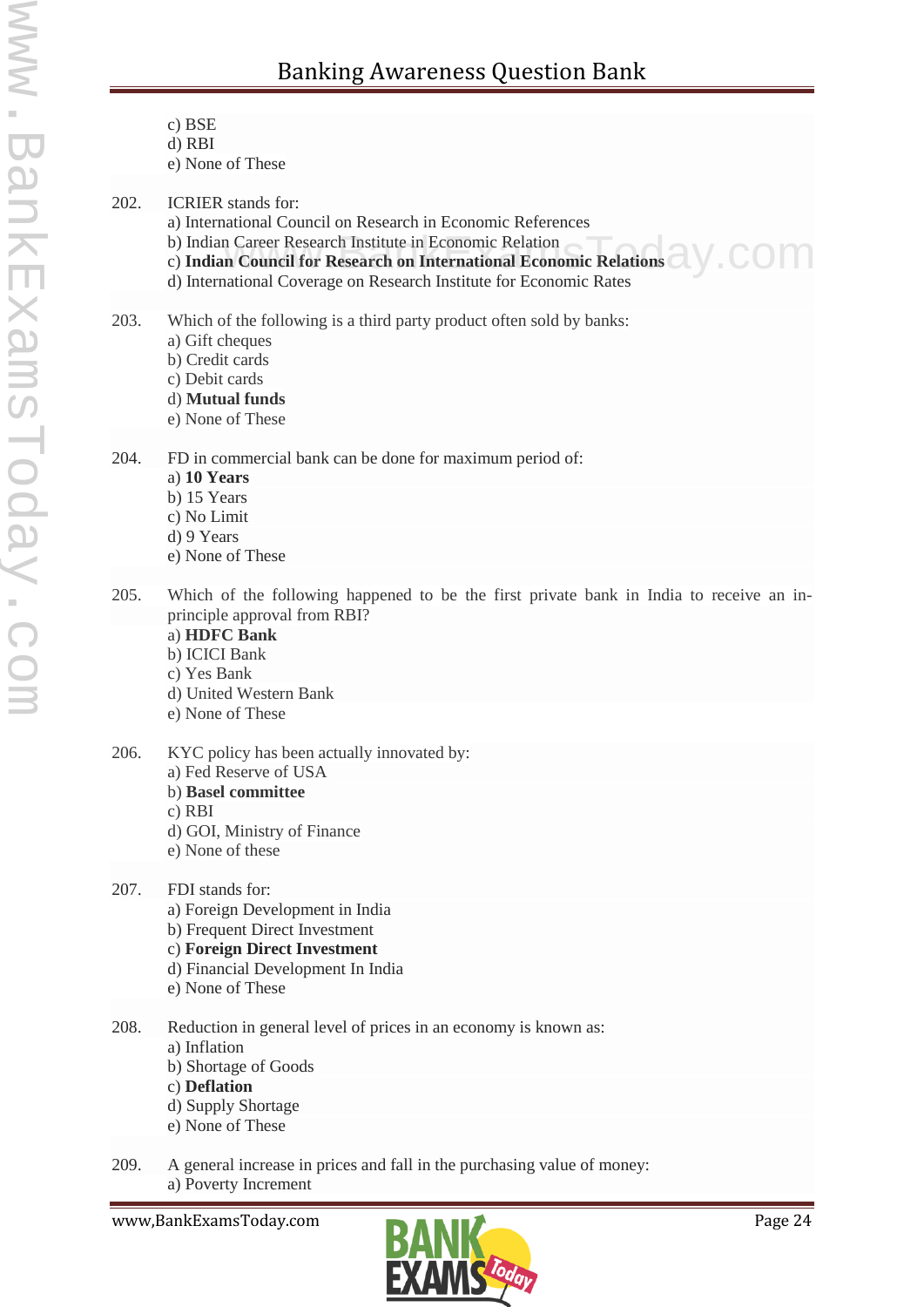- www.BankExamsToday.comwww.BankExamsToday.c
- b) Deflation c) **Inflation**
- d) Increased Goods Supply
- e) None of These
- 210. FII stands for:
	- a) Foreign Investment Index
	- b) **Foreign Institutional Investor**
	- c) Federation of Investment in India
	- d) Federation of International Investment
- 211. SEBI is a:
	- a) **Statutory Body**
	- b) Constitutional Body
	- c) Advisory Body
	- d) Non Statutory Body
	- e) None of These
- 212. \_\_\_\_\_is the rate of interest which is levied on long term loans and advances taken by commercial banks from RBI:

kExamsToday.com

- a) Reverse Repo Rate
- b) Fixed Interest Rate
- c) **Bank Rate**
- d) Repo Rate
- e) None of These
- 213. The amount of cash funds that the banks have to maintain with RBI is **known as:** a) Repo Rate
	- b) **Cash Reserve Ratio**
	- c) Base Rate
	- d) Mortgage Rate
	- e) None of These

### 214. Reserve Bank of India was nationalized in**:**

- a) 1948
- b) **1949**
- c) 1947
- d) 1945
- e) None of These
- 215. Those amounts due to vendors or suppliers that must be paid within one year is known as: a) Loan Advances
	- b) **Accounts Payable**
	- c) Creditors
	- d) Debtors
	- e) None of These
- 216. The maximum compensation by Banking Ombudsman for a complaint is:
	- a) Rs.1 lakh
	- b) Rs.2 lakh
	- c) Rs.5 lakh
	- d) **Rs.10 lakh**
	- e) None of These
- 217. Which of the following Cheque is not honoured by the bank?

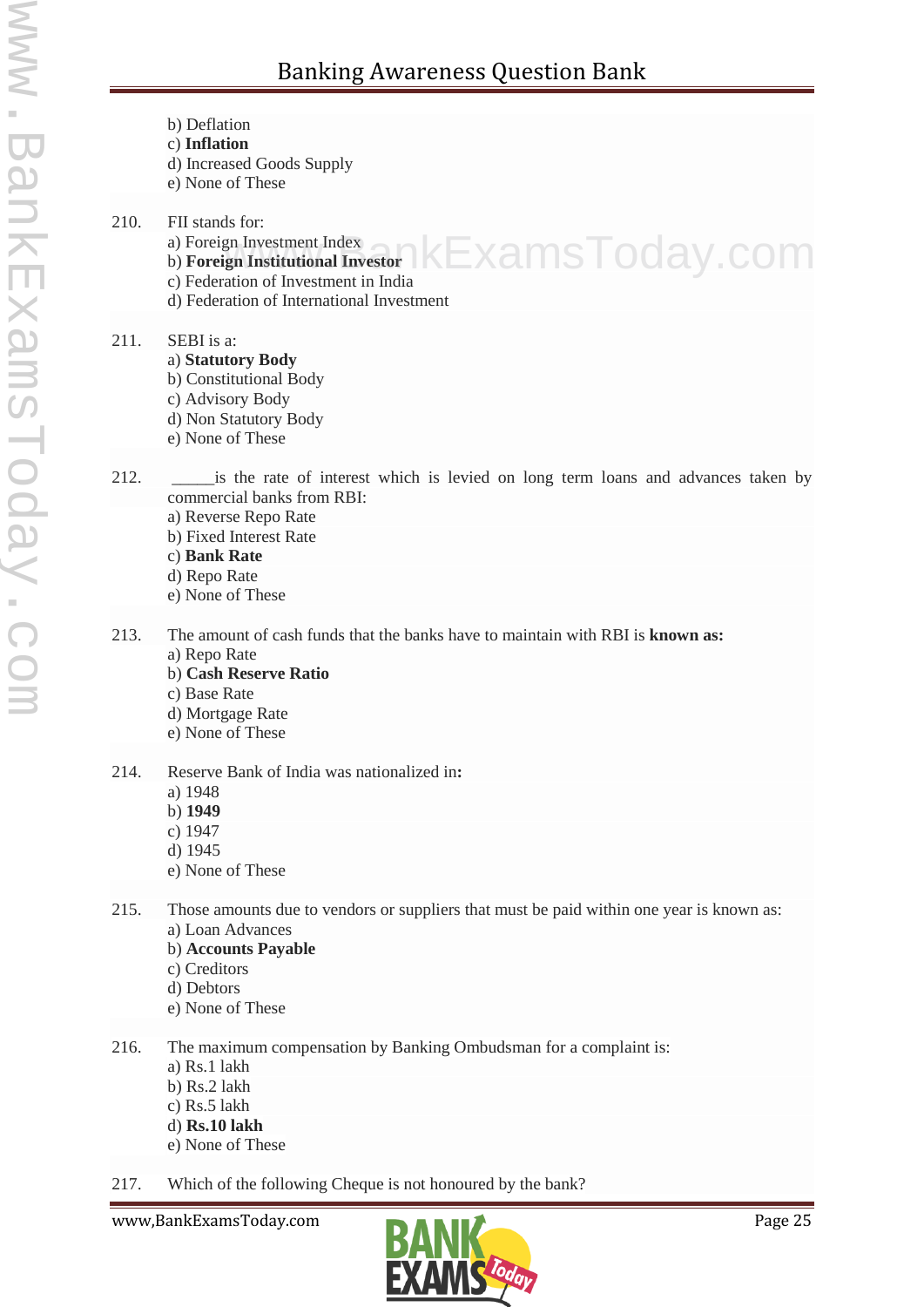a) **Stale Cheque** b) Crossed Cheque c) Self Cheque d) Open Cheque e) None of These 218. Banking comes under: Banking comes under: BankExamsToday.com b) Rural Sector c) **Service Sector** d) Finance Sector e) None of These 219. The director of controversial film "DAM 999" is: a) Yash Chopra b) **Sohan Roy** c) Kabir Khan d) None of These 220. The theme of PravasiBharatiya Divas 2012 was: a) **Global Indian - Inclusive Growth** b) Engaging the global Indians c) Nation with Migrants Indians d) None of These 221. The cabinet has approved the extension of Ex-servicemen contributory health scheme to\_\_\_\_\_\_\_domiciledgorkhaspensioners ex-service men: a) Bhutan b) **Nepal** c) Tibet d) None of These 222. Which of the following term is not related to Banking/Finance operations: a) **Consolidation** b) Provision Coverage Ratio c) Commodification d) None of These 223. Which of the following committee was related to Foreign Direct Investment: a) Dutt Committee b) **N.K. Singh Committee** c) Chandra Shekhar Committee d) None of These 224. The excess of total expenditures over total receipts is known as: a) Fiscal Deficit b) Revenue Deficit c) **Budget Deficit** d) None of These 225. Which of the following is a Private Sector Undertaking: a) Cotton Corporation of India b) Air India Engineering Services Limited c) **Tata Consultancy Services** d) None of These

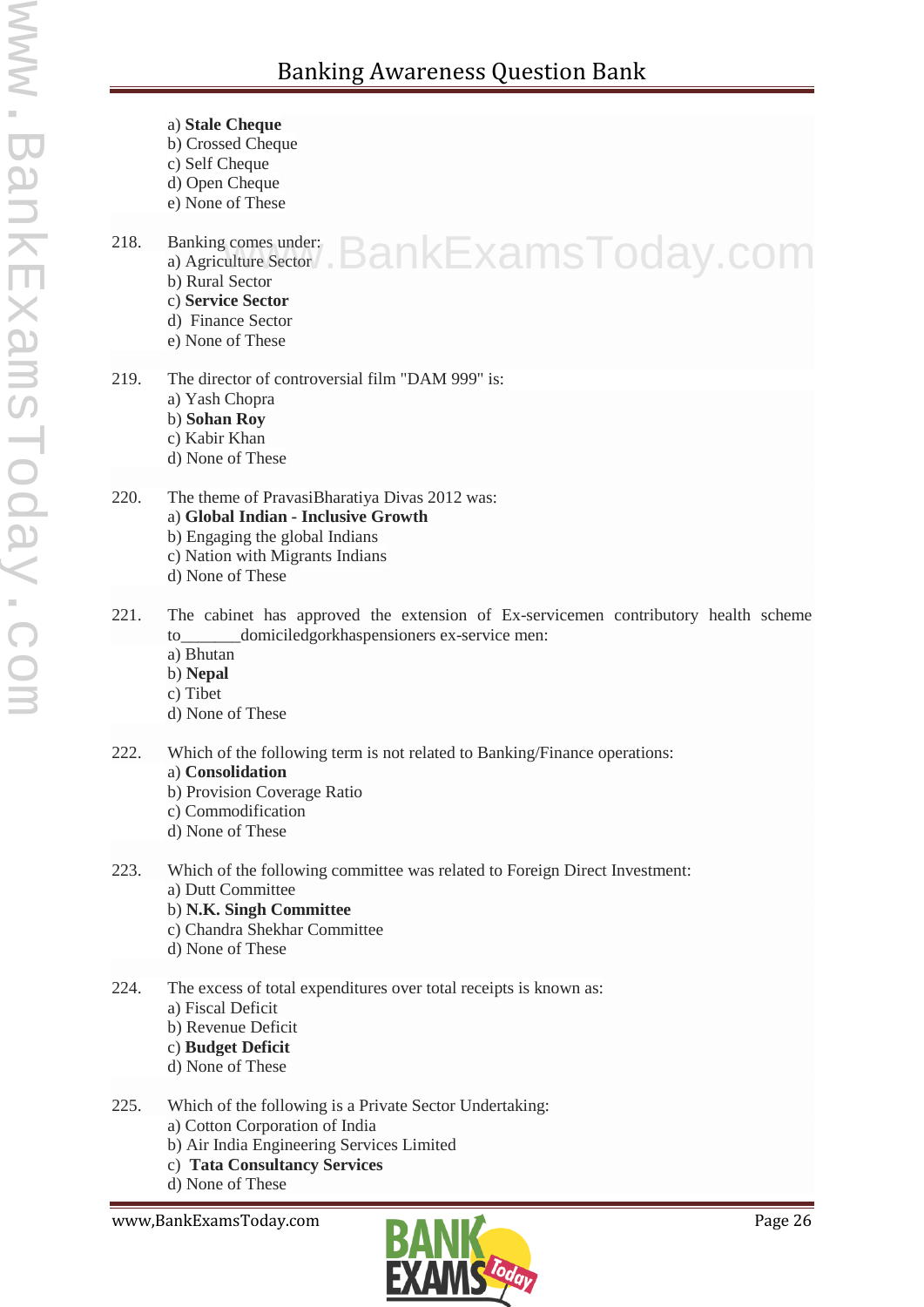| 226. | The term Rolling Settlements is predominantly used in which of the following markets:<br>a) Currency Market<br>b) Capital Market<br>c) Commodity Market<br>d) None of These                                                          |
|------|--------------------------------------------------------------------------------------------------------------------------------------------------------------------------------------------------------------------------------------|
| 227. | A money deposited in a bank that cannot be withdrawn for a preset fixed period of time is<br>known as:<br>a) Checking Account<br>b) Term Deposit<br>c) No Frills Account<br>d) None of These                                         |
| 228. | The term SMART MONEY refers to:<br>a) Traveller's Cheque<br>b) Internet Banking<br>c) Credit Cards<br>d) None of These                                                                                                               |
| 229. | When there is a difference between all receipts and expenditures of the Government of India<br>both capital and revenue, it is called:<br>a) Budgetary Deficit<br>b) Trade Gap<br>c) Balance of Payment Problems<br>d) None of These |
| 230. | Which of the following is not required for opening a bank account:<br>a) Identity Proof<br>b) Domicile Certificate<br>c) Recent Photographs<br>d) None of These                                                                      |
| 231. | In the summit of which of the following organizations/group of nations it was decided that all<br>members should enforce budget discipline:<br>a) OPEC<br>b) $G - 8$<br>c) European Union<br>d) None of These                        |
| 232. | Which of the following is a retail banking product?<br>a) Home Loans<br>b) Working capital finance<br>c) Corporation term loans<br>d) None of These                                                                                  |
| 233. | Which of the following is not a Money Market Instrument?<br>a) Treasury Bills<br>b) Commercial Paper<br>c) Equity Shares<br>d) None of These                                                                                         |
| 234. | Which of the following is NOT a Member of G - 8?                                                                                                                                                                                     |

a) Canada b) India

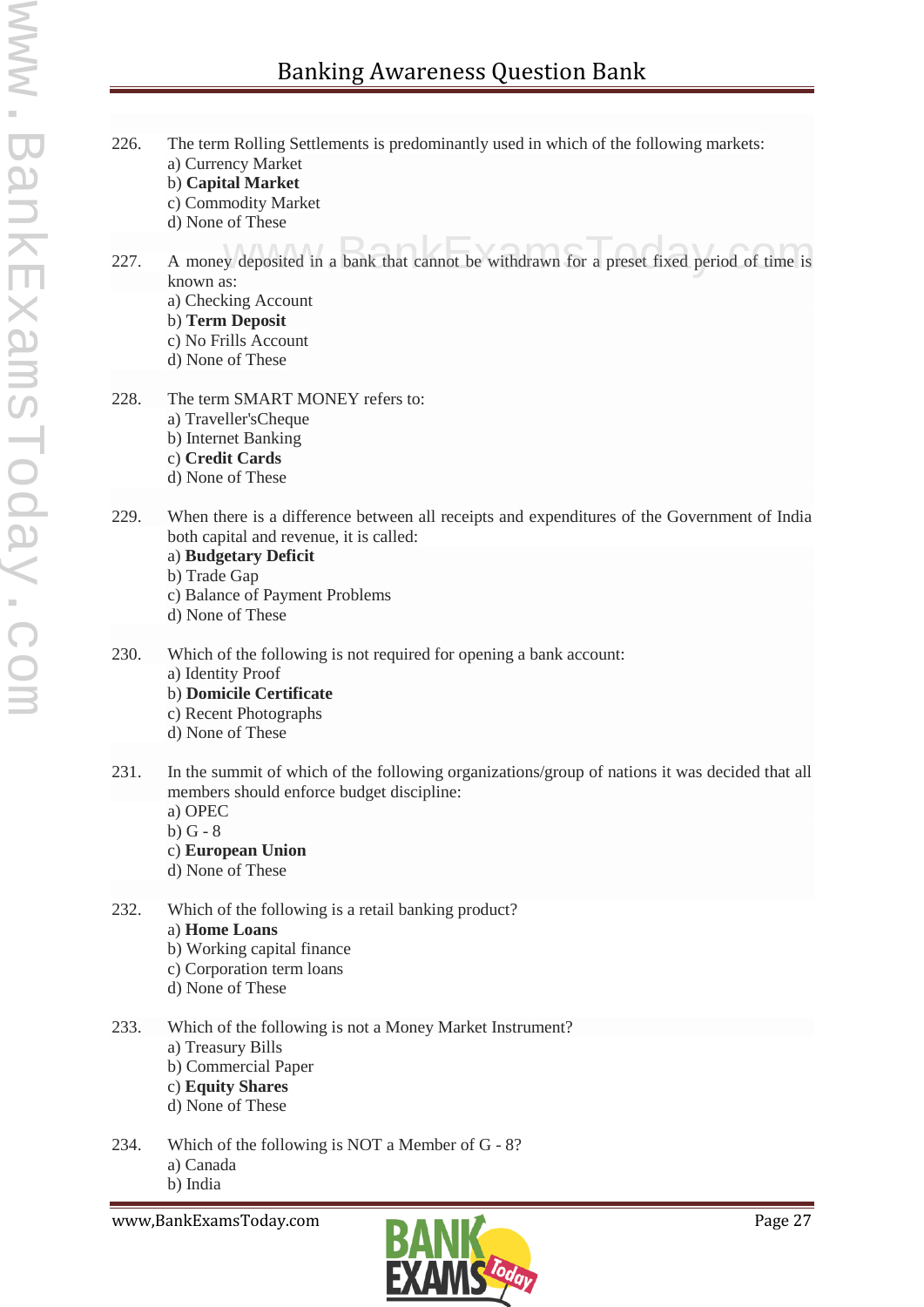|      | c) Russia<br>d) India                                                                                                                                                                                                                                                                               |
|------|-----------------------------------------------------------------------------------------------------------------------------------------------------------------------------------------------------------------------------------------------------------------------------------------------------|
| 235. | An apex banking institution is:<br>a) Industrial Development Bank of India<br>b) State Bank of India<br>c) NABARD<br>c) NABARD<br>d) All of Above W. BankExamsToday.com<br>e) None of These                                                                                                         |
| 236. | The headquarters of UNESCO is located at:                                                                                                                                                                                                                                                           |
|      | a) Washington<br>b) Paris<br>c) Italy<br>d) None of These                                                                                                                                                                                                                                           |
| 237. | Powered by Intellect, Driven by Values is the tag line of:<br>a) IBM<br>b) WIPRO<br>c) Infosys<br>d) None of These                                                                                                                                                                                  |
| 238. | Which of the following is not included in e - banking?                                                                                                                                                                                                                                              |
|      | a) Automated teller machine<br>b) Credit card<br>c) Net banking<br>d) None of these                                                                                                                                                                                                                 |
| 239. | RBI is lender of last resort which reveals:<br>a) RBI advances money to public whenever there is any emergency<br>b) Commercial banks give fund to the RBI<br>c) RBI advances necessary credit against eligible securities to financial institutions<br>d) All of the above<br>e) None of the above |
| 240. | Merchant Banking comes into existence in India in:<br>a) 1971<br>b) 1964<br>c) $1965$<br>d) 1967<br>e) None of These                                                                                                                                                                                |
| 241. | Name of the bank which first time introduce the merchant banking in India is:<br>a) Imperial Bank of India<br>b) Grindlays Bank<br>c) United Bank<br>d) London Bank<br>e) None of These                                                                                                             |
| 242. | State Bank of India started the Merchant Banking division in:<br>a) 1970<br>b) $1972$<br>c) $1974$<br>$1 \times 1075$                                                                                                                                                                               |

e) None of These

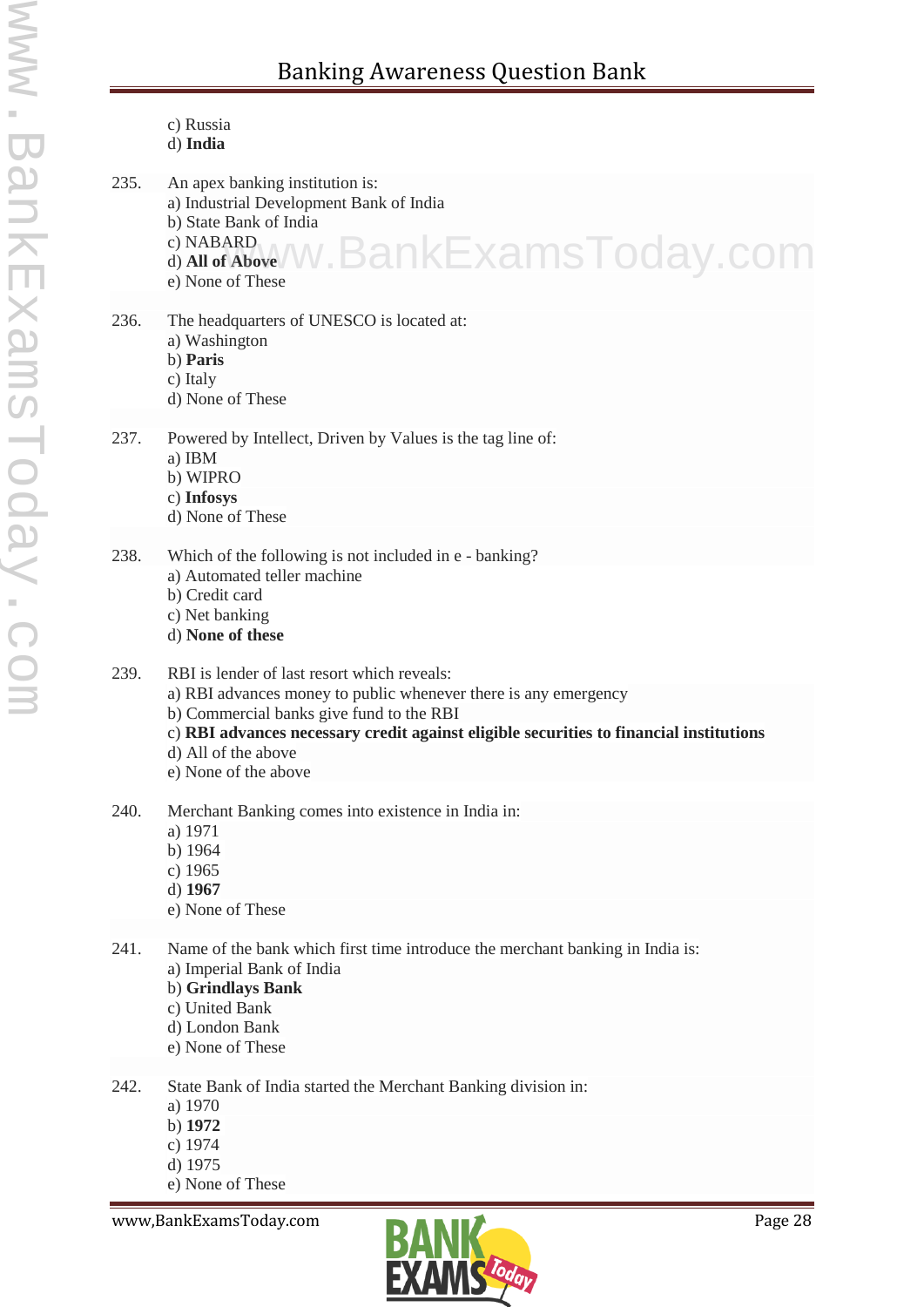243. Merchant Banks do not deals in: a) providing services for mergers and acquisitions b) **regular banking services to the general public** c) long term loans for companies d) stock underwriting e) None of These 244. Group of people such as workers who pool their money together for savings and to make loan is called a: a) Loan Provider b) **Credit Union** c) Labour Union d) State of Loan Union e) None of These 245. Public Sector Banks refers to: a) More people visit these banks b) **RBI or Government of India or both have at least 51% shares in the Bank** c) Bank run by the government having the directors elected by the public d) All of the Above e) None of These 246. Largest Public Sector Bank in India is: a) Allahabad Bank b) ICICI c) Punjab National Bank d) **State Bank of India** e) None of These 247. Public Sector Banks Includes: a) 20 Nationalized Banks + 5 SBI Associates + IDBI b) 20 Nationalized Banks + SBI + 7 Private Banks c) 19 Nationalized Banks + SBI + Private Sector Banks +IDBI d) **19 Nationalized Banks + SBI + 5 SBI Associates + IDBI** e) None of These 248. Name of the commission which distributes the taxes between center and states: a) National Development Council b) **Finance Commission** c) Direct Tax Commission d) Planning Commission e) None of These 249. The term not related to economics is: a) Consumer Surplus b) **Law of Motion** c) Law of Demand d) Diminishing Marginal Utility e) None of These 250. In India, all external payments are channeled through the: a) Government of Related States b) SBI c) **RBI** www.BankExamsToday.com

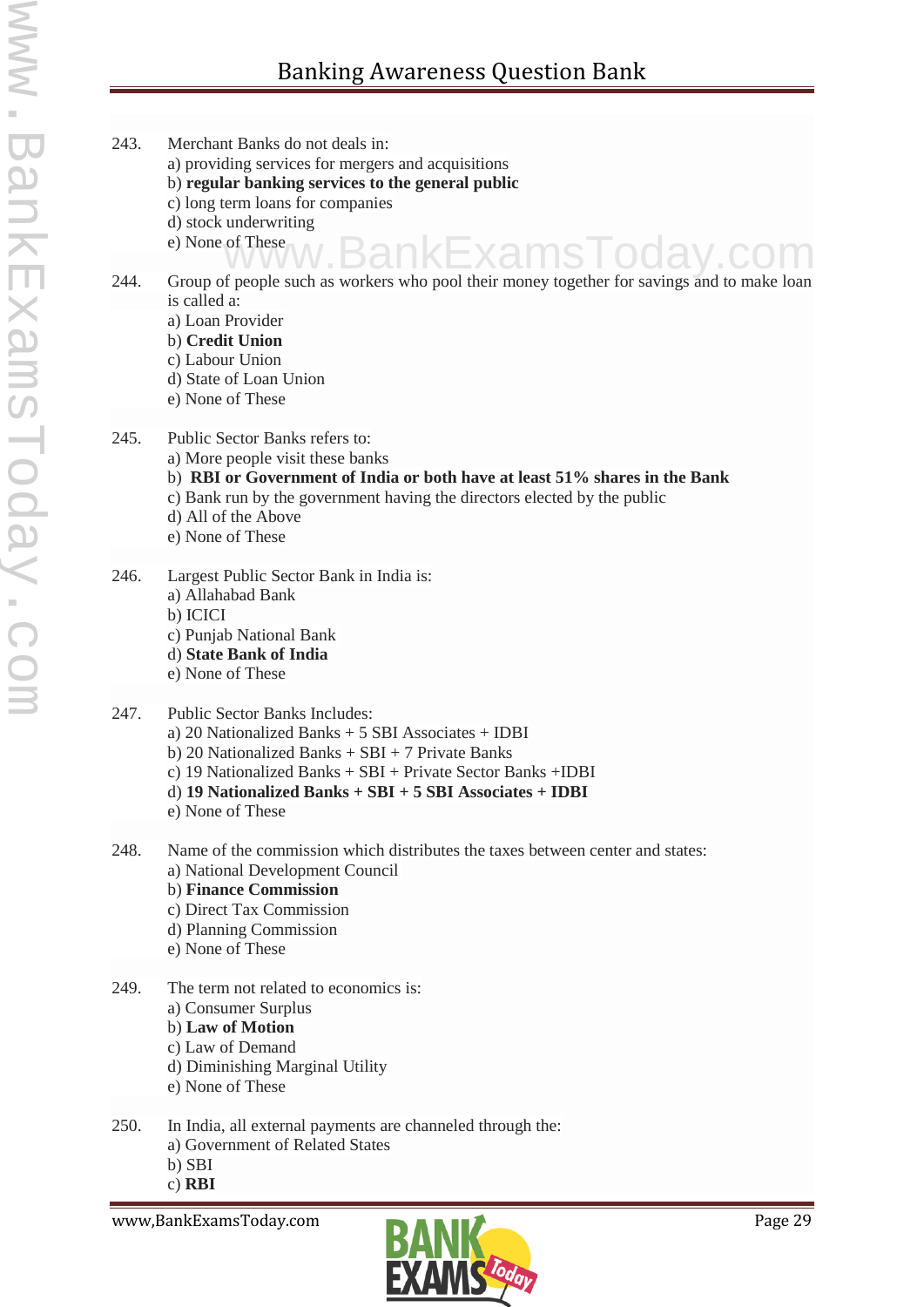d) EXIM e) None of These 251. Industrial Exit refers to: a) **Allowing Business Units to close down** b) Forcing foreign companies to leave India c) Allowing manufacturers to shift their line of products c) Allowing manufacturers to shift their line of products<br>d) All of Above Website Communications of STOOay.com e) None of These 252. 3 Years ban on which of these Real Estate majors has been put by SEBI: a) ANOS Real Estates b) **DLF** c) SUPERTECH d) GML e) None of These 253. Example of non-commercial bank is: a) Loan to BPL families b) Agricultural Loan c) Loan to SC and ST Communities d) **All of Above** e) None of These 254. Loan taken for not doing a business, usually called: a) **Non Commercial Loan** b) Virtual Loan c) Commercial Loan d) Individual Group Loan e) None of These 255. Loan taken by the person, not telling the purpose of taking loan is called: a) Non - Personal Loan b) Hidden Loan c) Concealed Loan d) **Personal Loan** e) None of These 256. Which of the following will set up core banking infrastructure for rural banks: a) **NABARD** b) RBI c) SIDBI d) SBI e) None of These 257. UNCTAD stands for: a) United Nations Conference on Trade and Dealing b) Unit National Conference on Trade and Development c) **United Nations Conference on Trade and Development** d) Unique Nations Conference on Trade and Development e) None of These

- 258. Name of the first bank to receive approval for getting full bank licence in Singapore is: a) Punjab National Bank
	- b) Syndicate Bank

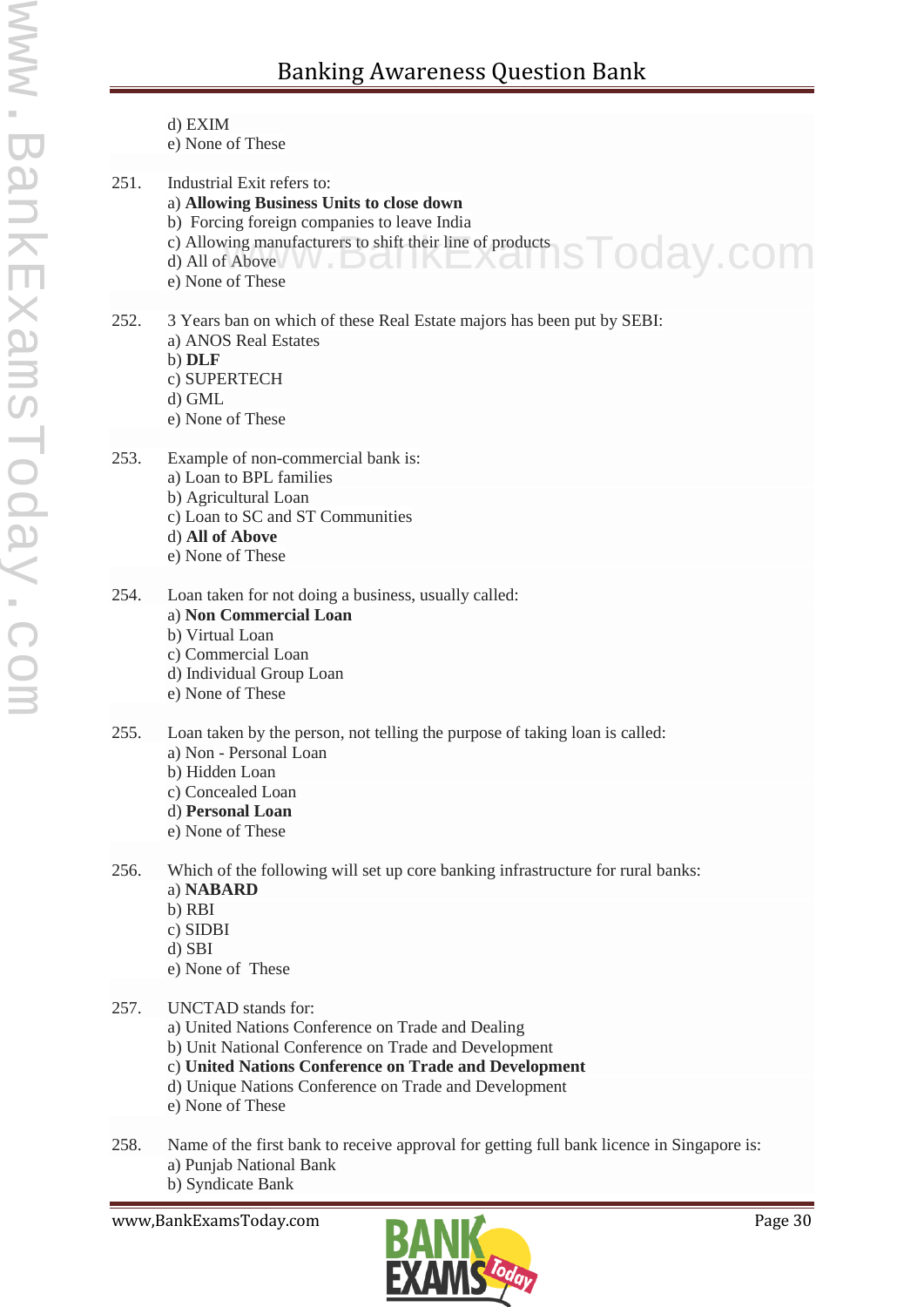|      | c) State Bank of India<br>d) Axis Bank<br>e) None of These                                                                                                                                                                            |
|------|---------------------------------------------------------------------------------------------------------------------------------------------------------------------------------------------------------------------------------------|
| 259. | "Rupiya" in our country was introduced by:<br>a) Akbar<br>b) Prithvi Raj Chouhan<br>b) Prithvi Raj Chouhan<br>c) Chandra GuptMoryaa BankExamsToday.com<br>d) Sher Shah Suri<br>e) None of These                                       |
| 260. | NHB stands for:<br>a) Non - Housing Bank<br>b) National Housing Bank<br>c) Notified Housing Bank<br>d) None of These                                                                                                                  |
| 261. | National Housing Bank was founded on:<br>a) 9 July, 1988<br>b) 19 July, 1989<br>c) 8 July, 1985<br>d) None of These                                                                                                                   |
| 262. | Headquarter of National Housing Bank situated at:<br>a) Mumbai<br>b) New Delhi<br>c) Hyderabad<br>d) None of These                                                                                                                    |
| 263. | The bank which refinance the loans given to poor and weaker sections to construct or buy<br>houses is:<br>a) SIDBI<br>b) SBI<br>$c)$ NHB<br>d) None of These                                                                          |
| 264. | Reserve Bank of India was set up on the recommendations of which of the following<br>commission/committee:<br>a) D R Mehta Commission<br>b) Basel Committee<br>c) Royal Commission on Indian Currency and Finance<br>d) None of These |
| 265. | The designer of Indian Rupee Sign is:<br>a) Hitendra Swami<br>b) Udaya Kumar Dharmalingam<br>c) PandurangaKumarlingam<br>d) None of These                                                                                             |
| 266. | Number of different denomination notes issued by RBI :-<br>a) $10$<br>b)9                                                                                                                                                             |

- c) 11
- d) None of These

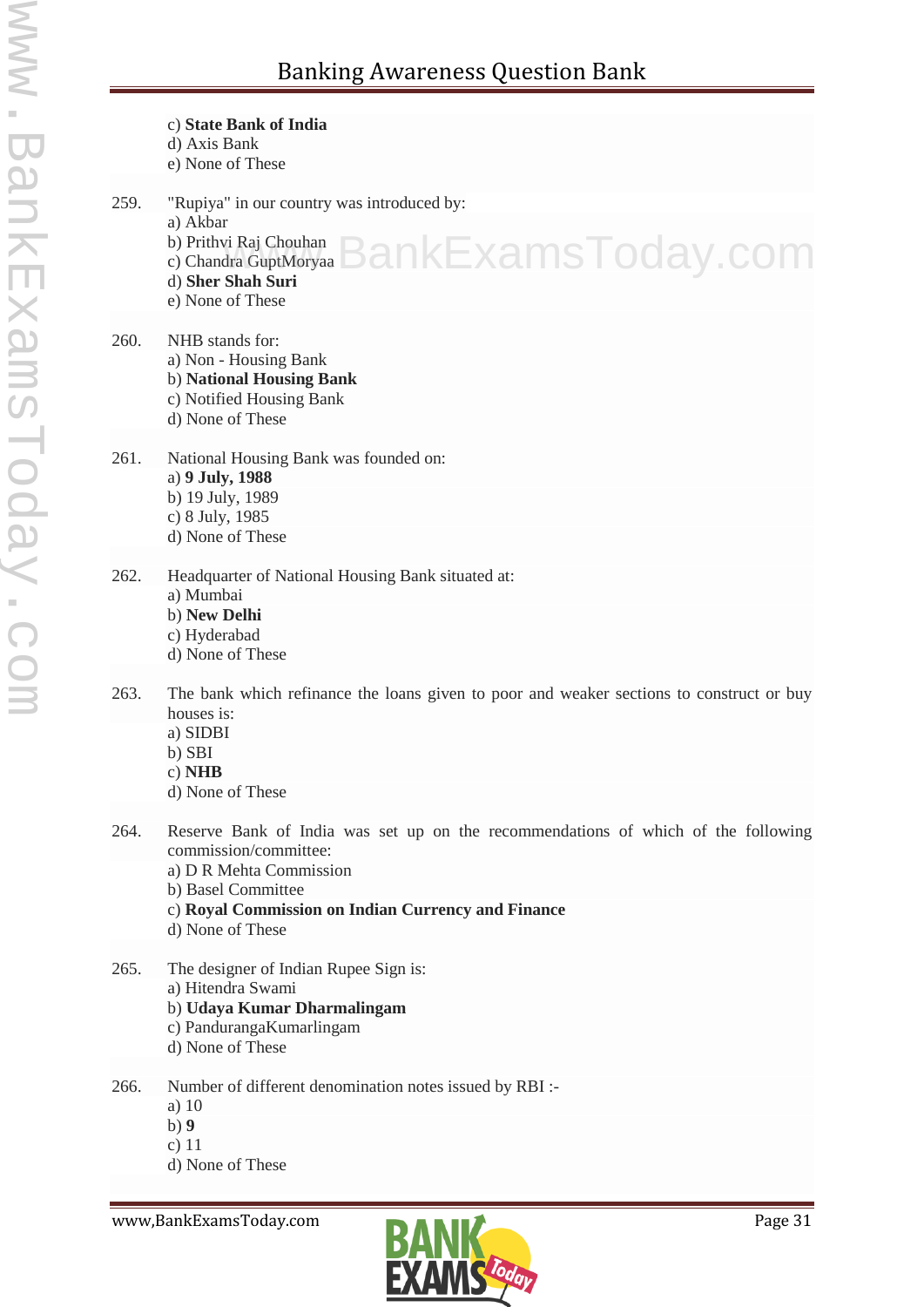| 267. | <b>SME</b> standds for:<br>a) Small and Medium Enterprises<br>b) Selling and Marketing Establishment<br>c) Sales and Marketing Entity<br>d) None of These                                        |
|------|--------------------------------------------------------------------------------------------------------------------------------------------------------------------------------------------------|
| 268. | Slogan of Bank of Baroda is: an A KE Xams Today.COM<br>b) India's International Bank<br>c) India's Multinational Bank<br>d) None of These                                                        |
| 269. | CEPI stands for:<br>a) Council of Environmental Pollution of India<br>b) Center for Environmental Pollution In India<br>c) Comprehensive Environmental Pollution Index<br>d) None of These       |
| 270. | The securitization and Reconstruction of Financial Assets and Enforcement of Securities<br>Interest Act (SARFAESI) meant recovery of loans which have become NPA is not applicable<br>$\alpha$ : |
|      | a) Financial Institutes of Government<br>b) Non - Banking Financial Companies<br>c) Small & Cooperative Banks<br>d) None of These                                                                |
| 271. | <b>CRYPTO-CURRENCY is:</b>                                                                                                                                                                       |
|      | a) Currency of A Country<br>b) Digital Medium of Exchange<br>c) Plastic Money<br>d) None of These                                                                                                |
| 272. | FATF stands for:                                                                                                                                                                                 |
|      | a) Financial Access to Farmers<br>b) Funding and Trading Federation<br>c) Financial Action Task Force<br>d) None of These                                                                        |
| 273. | INDIA become the member of FATF in:<br>a) 2009<br>b) $2010$<br>c) $2014$<br>d) None of These                                                                                                     |
| 274. | "Microcredit" refers to:                                                                                                                                                                         |
|      | a) Installments given by farmers against loans<br>b) Small credit given to poor<br>c) Credit given by government to improve industrialization<br>d) None of These                                |
| 275. | Which year was declared as the 'International Year of Microcredit' by United Nations:<br>a) 2005<br>b) $2004$<br>c) $2011$                                                                       |

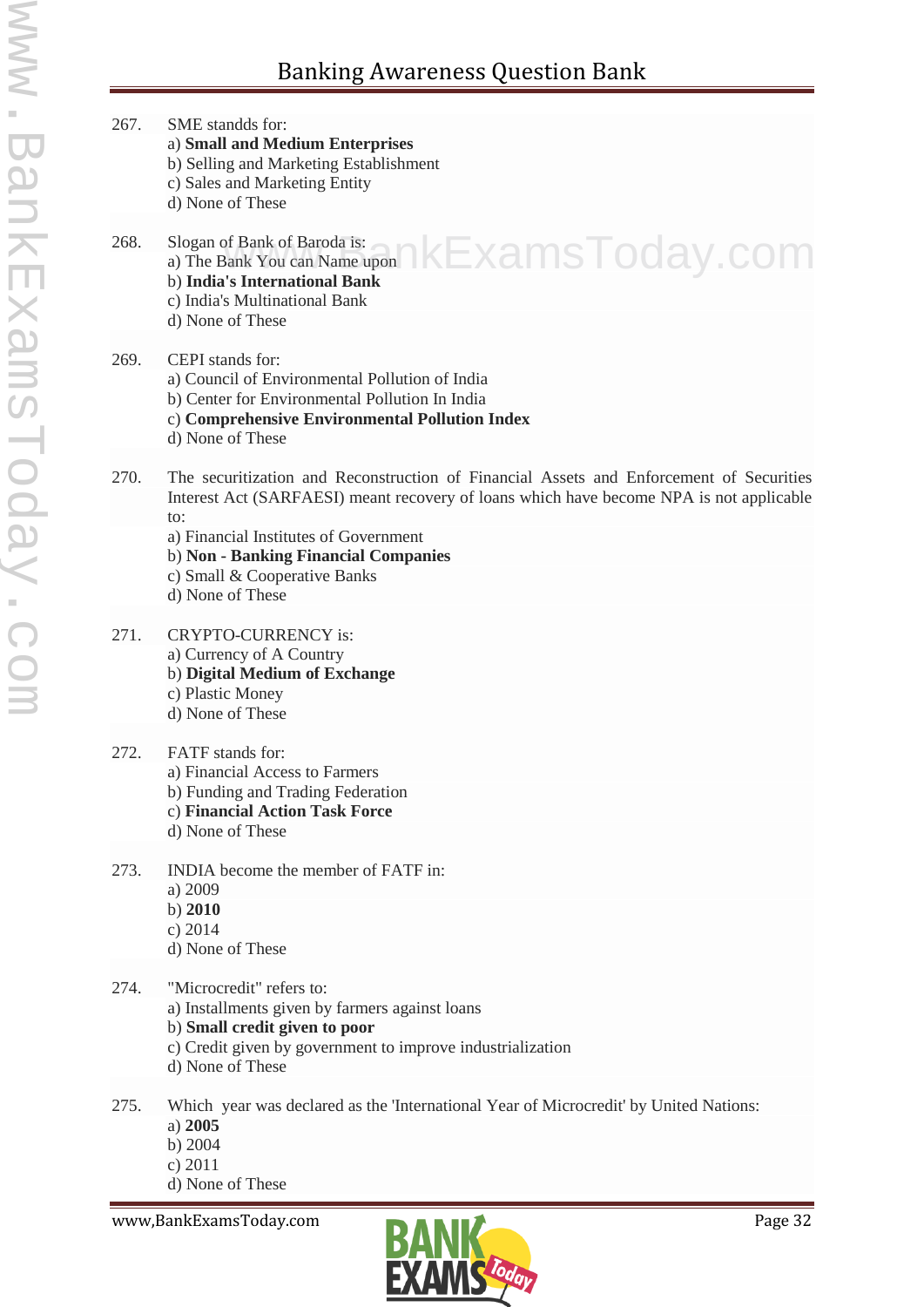| 276. | Financial Inclusion is:<br>a) Delivery of banking services at an affordable cost to weaker sections<br>b) Delivery of financial services at an affordable cost to weaker sections<br>c) Social responsibility of banking and government system<br>d) All of Above<br>e) None of These W. BankExamsToday.com                                                                       |
|------|-----------------------------------------------------------------------------------------------------------------------------------------------------------------------------------------------------------------------------------------------------------------------------------------------------------------------------------------------------------------------------------|
| 277. | CGC stands for:<br>a) Credit Guarantee Center<br>b) Consumable Goods Commission<br>c) Credit Guarantee Corporation<br>d) None of These                                                                                                                                                                                                                                            |
| 278. | DICGC stands for:<br>a) Department Intelligence in Credit Guarantee Corporation<br>b) Deposit Insurance and Credit Guarantee Corporation<br>c) Depository Insurance and Consumable Goods Commission<br>d) None of These                                                                                                                                                           |
| 279. | Which of the following is correct:<br>a) Bank don't manufacture products or extract natural resources from earth<br>b) A bank is a business<br>c) Bank sell financial services such as loans, home mortgage Loans, business loans, checking<br>accounts, credit card services, certificates of deposit and individual retirement accounts.<br>d) All of Above<br>e) None of These |
| 280. | <b>BSBDA</b> stands for:<br>a) Bank Savings and Basic Dearness Allowance<br>b) Basic Savings Bank Deposit Account<br>c) Banking of Specific Board Departmental Association<br>d) None of These                                                                                                                                                                                    |
| 281. | When a person publicly announces that he can not repay loans, it is called<br>1n<br>banking language:<br>a) Poor Credit worthiness<br>b) Bankruptcy<br>c) Willful Defaulter<br>d) None of These                                                                                                                                                                                   |
| 282. | 'Swabhiman' the financial inclusion scheme, comes under the purview of which minsitry:<br>a) Ministry of External Affairs<br>b) Ministry of Finance<br>c) Ministry of Home Affairs<br>d) None of These                                                                                                                                                                            |
| 283. | Unrestricted exchange of goods and services is called:<br>a) Open Trade<br>b) Independent Trade<br>c) Free Trade<br>d) None of These                                                                                                                                                                                                                                              |

284. In a company, the use of sensitive corporate information by the company people to make gains or cover loss known as:

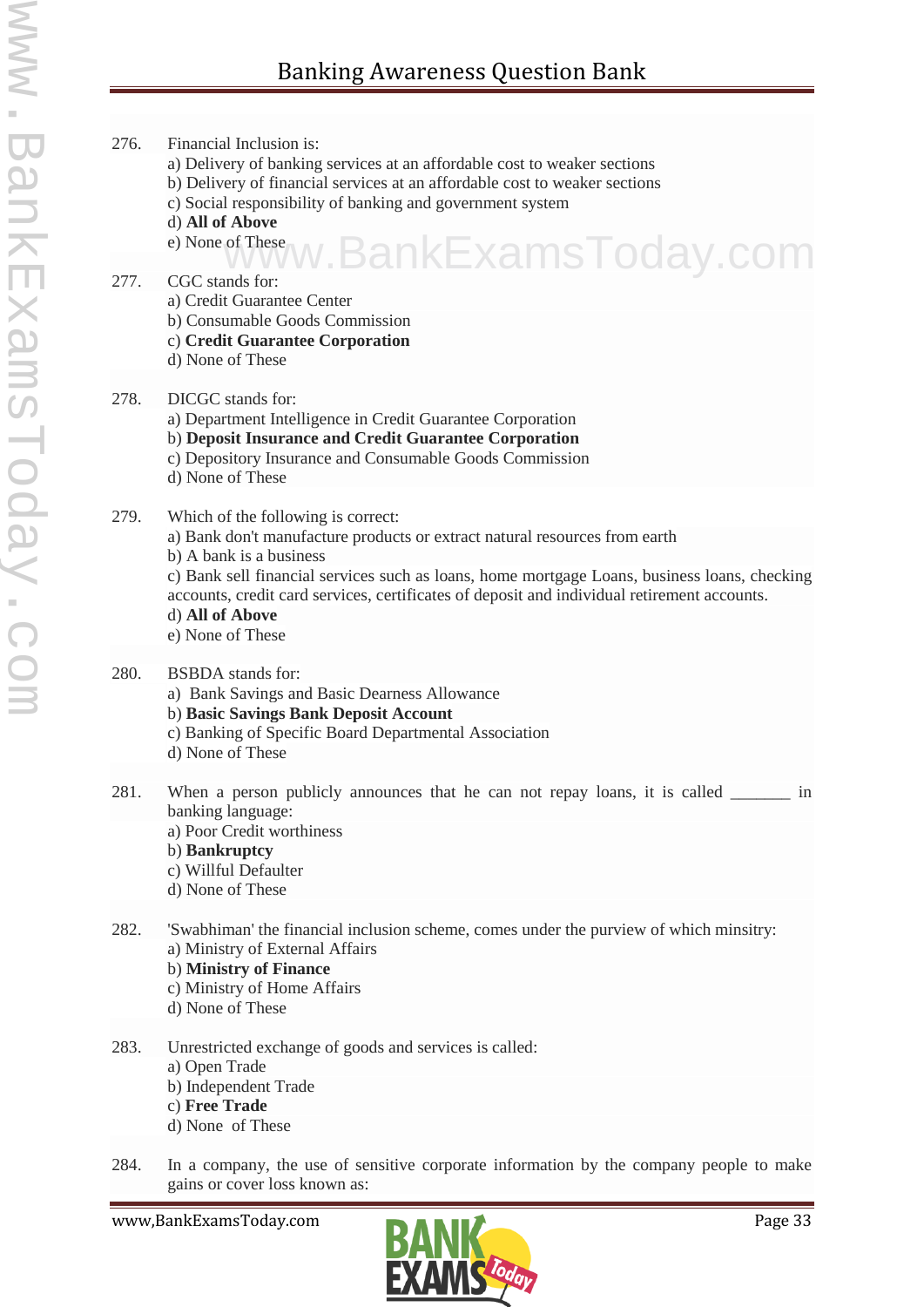|      | a) Technical Trading<br>b) Insider Trading<br>c) Future Trading<br>d) None of These                                                                                                                                                                             |
|------|-----------------------------------------------------------------------------------------------------------------------------------------------------------------------------------------------------------------------------------------------------------------|
| 285. | IFRS stands for:<br>a) Indian Financial Reporting Standards<br>a) Indian Financial Reporting Standards<br>b) International Financial Reporting Standards<br>$\text{MS TOOAV } \text{COM}$<br>c) International Financial Regulations Systems<br>d) None of These |
| 286. | "The Bank that Begins With U" is slogan of:<br>a) UCO Bank<br>b) United Bank of India<br>c) Union Bank<br>d) None of These                                                                                                                                      |
| 287. | World Bank referred to as:<br>a) Industrial Development Bank in India<br>b) International Monetary Fund<br>c) International Bank of Reconstruction and Development<br>d) None of These                                                                          |
| 288. | "Honors Your Trust" is slogan of:<br>a) IDBI<br>b) UCO Bank<br>c) Axis Bank<br>d) None of These                                                                                                                                                                 |
| 289. | FIMMDA stands for:<br>a) Foreign Income Monetary Markets Derivatives Association<br>b) Finance In Money Markets and Derivatives Association<br>c) Fixed Income Money Markets and Derivatives Association<br>d) None of These                                    |
| 290. | AMFI stands for:<br>a) Association of Monetary Finance Index<br>b) Association of Mutual Funds in India<br>c) All Mutual Funds Institute of India<br>d) None of These                                                                                           |
| 291. | The 'Food For Work' program was renamed as:<br>a) MNREGA (Mahatma Gandhi National Rural Employment Guarantee Association)<br>b) National Rural Employment Program<br>c) Rural Development Program<br>d) None of These                                           |
| 292. | The higher denomination banknotes in Rs. 1,000 , Rs. 5,000 , Rs. 10,000 were reintroduced<br>by RBI in the year:<br>a) 1950<br>b) 1964<br>c) $1954$<br>d) None of These                                                                                         |
|      |                                                                                                                                                                                                                                                                 |

293. The denomination of Rs. 1,000 ,Rs. 5,000 , Rs. 10,000 were again demonetized by RBI in:

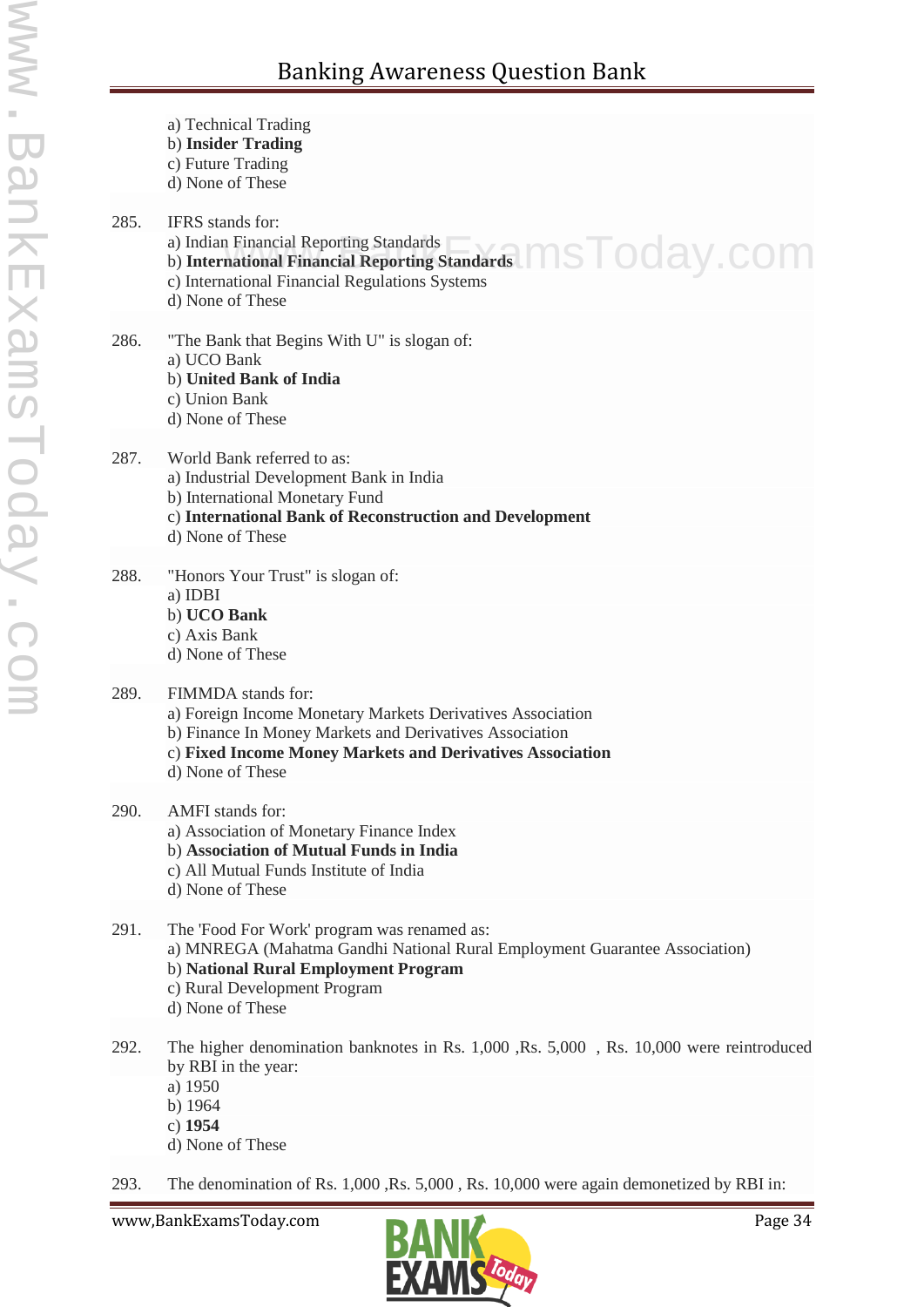- a) 1970
- b) **1978**
- c) 1984
- d) None of These
- 294. The highest denomination note of Rs. 10,000 was printed first time by RBI in:
	- a) 1945 b) **1938**
	- c) 1954
	- d) None of These
- 295. Which of the following is very near to "Soiled Note":
	- a) Old Notes which can not circulate among people

b) **The note which as become dirty due to usage and also include a two piece note pasted together by gum etc.**

www.BankExamsToday.com

- c) Notes which are outdated
- d) None of These
- 296. Number of Language appearing on Bank notes are:
	- a) 18
	- b) **15**
	- c) 19
	- d) None of These
- 297. Which language is prominently displayed in the center where other languages are also appeared in the note:
	- a) Urdu
	- b) **Hindi**
	- c) Gujarati
	- d) None of These
- 298. \_\_\_\_\_\_\_ language is appeared on the reverse of the banknote:
	- a) Punjabi
	- b) Hindi
	- c) **English**
	- d) None of These
	- 299.The Full Form of GAAR is : ? General Anti Avoidance Rules
	- 300. Minimum and Maximum limits for RTGS? Minimum 2 Lakh, Maximum No Limit

301.What is a Prime Lending Rate ?

The rate at which banks lend to their best (prime) customers. It is usually less than normal interest rate.

302. Define Call Money?

When money is borrowed or lent for a day, it is known as Call (Overnight) Money

- 303.Cheque is a \_\_\_ instrument? Negotiable
- 304. Full Form of ATM? Automated Teller Machine

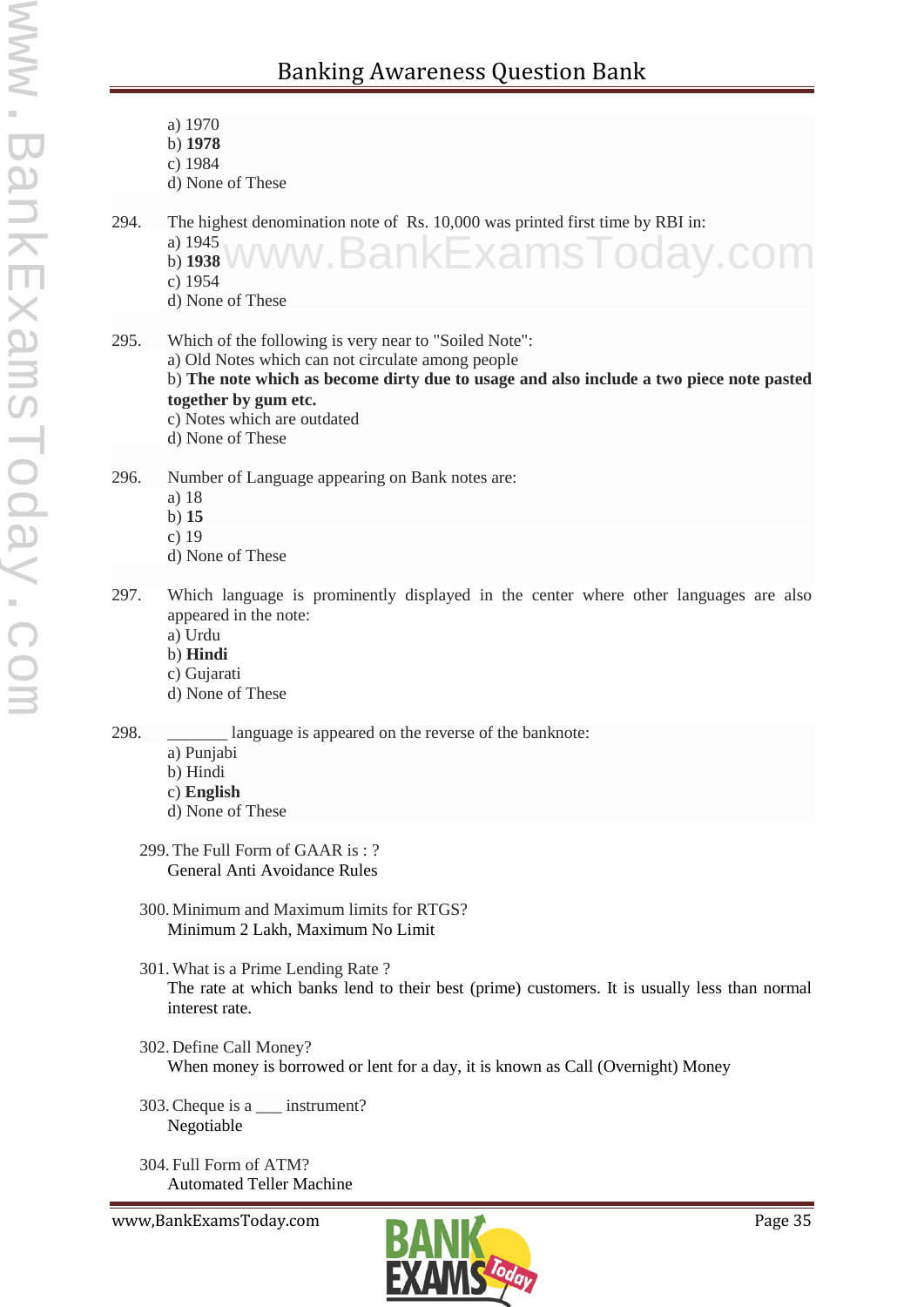| 305. IFSC code consist of ______ character?<br>11                                                                                                                                                                                                 |
|---------------------------------------------------------------------------------------------------------------------------------------------------------------------------------------------------------------------------------------------------|
| 306. CRISIL is a?<br>Credit rating agency                                                                                                                                                                                                         |
| 307. Headquarter of Allahabad Bank is? KEXAMSTOOay.COM<br>Kolkata, West Bengal                                                                                                                                                                    |
| 308. The extended date for pre-2005 bank notes?<br>31.12.2015                                                                                                                                                                                     |
| 309. Who is the president of BRICS Bank?<br>K.V. Kamath                                                                                                                                                                                           |
| 310. Define Self Cheque?<br>A self cheque is written by the account holder as pay self to receive the money in the physical<br>form from the branch where he holds his account                                                                    |
| 311. What is an open Market Operations?<br>An open market operation is an instrument of monetary policy which involves buying or<br>selling of government securities from or to the public and banks                                              |
| 312. Define Endorsement?<br>When a Negotiable Instrument contains, on the back of the instrument an endorsement, signed<br>by the holder or payee of an order instrument, transferring the title to the other person, it is<br>called endorsement |
| 313. Is there any minimum and maximum cash withdrawal limit per day?<br>Yes broadly the withdrawal limits are set by the card issuing banks. This limit is displayed at<br>the respective ATM locations.                                          |
| 314. What is the full form of NPS?<br><b>National Pension Scheme</b>                                                                                                                                                                              |
| 315. NBFC deals in?<br>Providing banking services                                                                                                                                                                                                 |
| 316. Who is the author of the book My years with Rajiv and Sonia?<br>R.D. Pradhan                                                                                                                                                                 |
| 317. The Mutual funds in India follow accounting standards laid by?<br><b>SEBI</b>                                                                                                                                                                |
| 318. Interest on savings account is calculated on which basis?<br>Daily basis                                                                                                                                                                     |
| 319. What is the full form of IFSC?<br>Indian Financial System Code                                                                                                                                                                               |
| 320. SBI launched minor a/c for childern above 10 years named as?<br>PehliUdaan                                                                                                                                                                   |

321. Mutual funds regulated by?